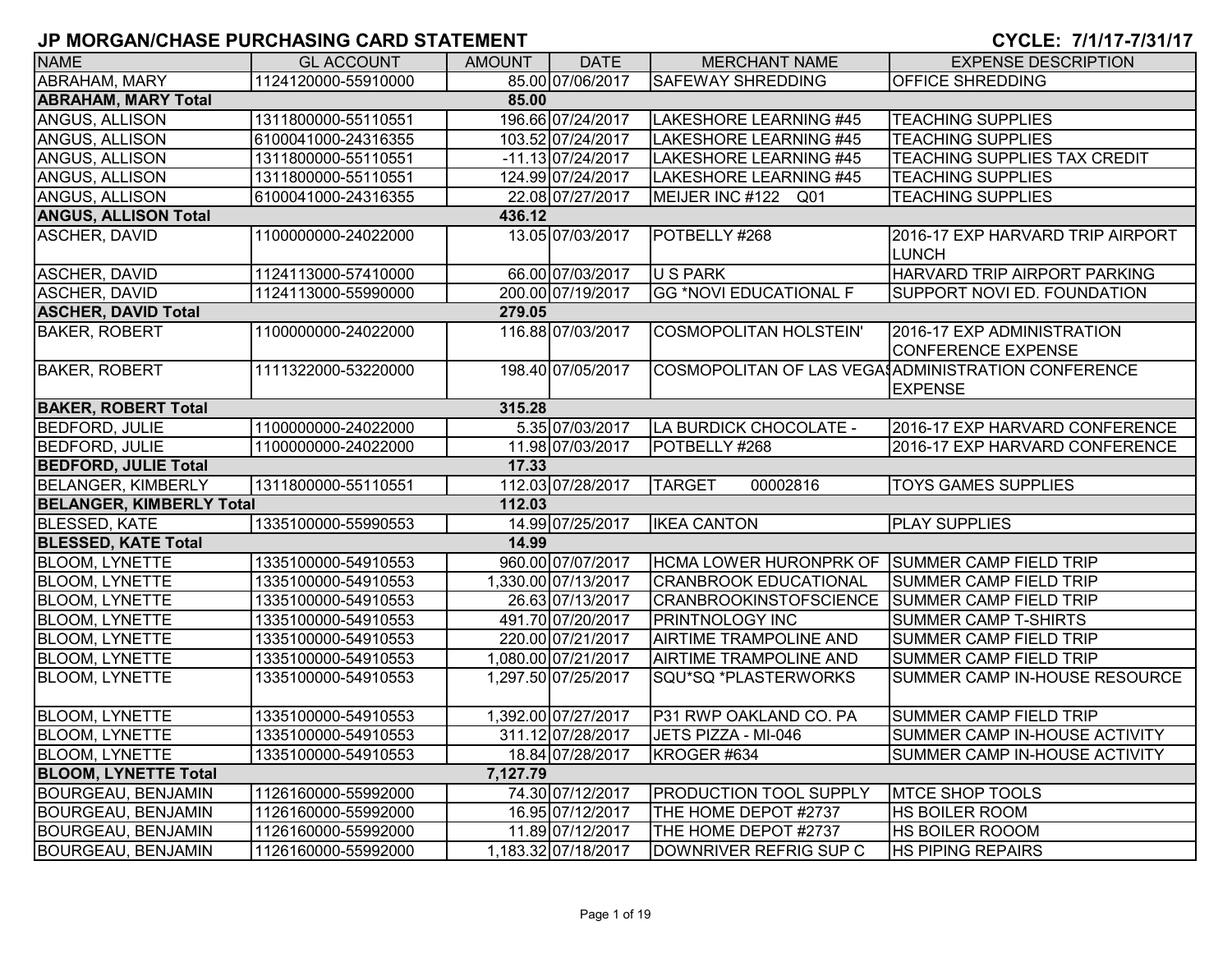| <b>NAME</b>                                | <b>GL ACCOUNT</b>   | <b>AMOUNT</b> | <b>DATE</b>         | <b>MERCHANT NAME</b>         | <b>EXPENSE DESCRIPTION</b>                                        |
|--------------------------------------------|---------------------|---------------|---------------------|------------------------------|-------------------------------------------------------------------|
| <b>BOURGEAU, BENJAMIN</b>                  | 1126160000-55992000 |               | 450.82 07/21/2017   | TRANE SUPPLY-113415          | DF VAV REPAIRS IN RM 301-303 OFFICE                               |
| <b>BOURGEAU, BENJAMIN</b>                  | 1126160000-55992000 |               | 40.91 07/26/2017    | DOWNRIVER REFRIG SUP C       | TRANS BUS WASH TUBE HEATER<br><b>REPAIR</b>                       |
| <b>BOURGEAU, BENJAMIN</b>                  | 1126160000-55992000 |               | 93.37 07/27/2017    | THE HOME DEPOT #2737         | <b>TRANS BUS WASH</b>                                             |
| <b>BOURGEAU, BENJAMIN Total</b>            |                     | 1,871.56      |                     |                              |                                                                   |
| <b>BUNKER, JEFFREY</b>                     | 1126160000-54120000 |               | 1,382.59 07/06/2017 | <b>BADER AND SONS CO.</b>    | <b>HS GATOR REPAIRS</b>                                           |
| <b>BUNKER, JEFFREY</b>                     | 1126160000-55993000 |               | 151.80 07/10/2017   | THE HOME DEPOT #2737         | <b>GRNDS REPLACEMENT SUPPLIES</b>                                 |
| <b>BUNKER, JEFFREY</b>                     | 1126160000-55990000 |               | 42.34 07/10/2017    | <b>WW GRAINGER</b>           | <b>MTCE SUPPLIES</b>                                              |
| <b>BUNKER, JEFFREY</b>                     | 1126160000-55993000 |               | 136.41 07/14/2017   | <b>J THOMAS DISTRIBUTORS</b> | <b>GRNDS MOWER REPLACEMENT</b><br><b>BLADES</b>                   |
| <b>BUNKER, JEFFREY Total</b>               |                     | 1,713.14      |                     |                              |                                                                   |
| <b>CALHOUN, STEPHANIE</b>                  | 1335100000-55110553 |               | 20.25 07/13/2017    | WM SUPERCENTER #5893         | <b>CLASSROOM SUPPLIES</b>                                         |
| <b>CALHOUN, STEPHANIE</b>                  | 1335100000-55110553 |               | 60.41 07/24/2017    | OTC BRANDS, INC.             | <b>CLASSROOM SUPPLIES</b>                                         |
| <b>CALHOUN, STEPHANIE Total</b>            |                     | 80.66         |                     |                              |                                                                   |
| CHRISTOPOULOS, COURTNI1311800000-55110551  |                     |               | 36.00 07/07/2017    | <b>TARGET</b><br>00003541    | CLASSROOM BEGINNING OF THE YEAR<br><b>SUPPLIES</b>                |
| CHRISTOPOULOS, COURTNI 1311800000-55110551 |                     |               | 48.00 07/11/2017    | <b>TARGET</b><br>00014654    | BEGINNING OF THE YEAR CLASSROOM<br><b>SUPPLIES</b>                |
| <b>CHRISTOPOULOS, COURTNEY Total</b>       |                     | 84.00         |                     |                              |                                                                   |
| CIANCIO, WANDA                             | 1122500000-54120000 |               | 134.46 07/06/2017   | AMAZON.COM                   | VELCRO FOR IPAD AND CHROMEBOOK<br><b>CARTS</b>                    |
| CIANCIO, WANDA                             | 1122500000-55910000 |               | 21.99 07/06/2017    | AMAZON.COM                   | TISSUES AND WIPES FOR OFFICE USE                                  |
| CIANCIO, WANDA                             | 1122500000-54917000 |               | 4,008.64 07/11/2017 | CDW GOVT #JKW4045            | MAINTENANCE AND SOFTWARE<br>AGREEMENT ON UPS UNIT AT ITC          |
| CIANCIO, WANDA                             | 1122500000-55910000 |               | 25.63 07/17/2017    | <b>AMAZON MKTPLACE PMTS</b>  | CALCULATORS FOR OFFICE USE                                        |
| CIANCIO, WANDA                             | 1122500000-54917000 |               | 3,290.00 07/17/2017 | <b>RESPONDUS INC</b>         | <b>RESPONDUS/STUDYMATE SOFTWARE</b><br><b>LICENSE HIGH SCHOOL</b> |
| CIANCIO, WANDA                             | 4345603000-56423958 |               | 807.30 07/17/2017   | <b>WW GRAINGER</b>           | LOCKS FOR IPAD AND CHROMEBOOK<br><b>CARTS</b>                     |
| CIANCIO, WANDA                             | 1122500000-55910000 |               | 21.13 07/18/2017    | <b>AMAZON MKTPLACE PMTS</b>  | PENS AND MARKERS FOR OFFICE USE                                   |
| CIANCIO, WANDA                             | 1100000000-24022000 |               | 930.75 07/18/2017   | SQU*SQ *DIGITAL AGE TE       | 2016/17 EXPENSE-ELECTRICAL AND<br>DATA MOVE FOR PARKVIEW COPIER   |
| CIANCIO, WANDA                             | 4345613000-56422958 |               | 294.00 07/20/2017   | APL*APPLE ONLINE STORE       | IPAD FOR SWIVL NOVI WOODS                                         |
| CIANCIO, WANDA                             | 4345612000-56422958 |               | 294.00 07/20/2017   | APL*APPLE ONLINE STORE       | IPAD FOR SWIVL ORCHARD HILLS                                      |
| CIANCIO, WANDA                             | 4345611000-56422958 |               | 294.00 07/20/2017   | APL*APPLE ONLINE STORE       | IPAD FOR SWIVL VILLAGE OAKS                                       |
| CIANCIO, WANDA                             | 4345614000-56422958 |               | 294.00 07/20/2017   | APL*APPLE ONLINE STORE       | <b>IPAD FOR SWIVL PARKVIEW</b>                                    |
| CIANCIO, WANDA                             | 4345615000-56422958 |               | 294.00 07/20/2017   | APL*APPLE ONLINE STORE       | IPAD FOR SWIVL DEERFIELD                                          |
| CIANCIO, WANDA                             | 4345620000-56422958 |               | 294.00 07/20/2017   | APL*APPLE ONLINE STORE       | IPAD FOR SWIVL MIDDLE SCHOOL                                      |
| CIANCIO, WANDA                             | 4345622000-56422958 |               | 294.00 07/20/2017   | APL*APPLE ONLINE STORE       | <b>IPAD FOR SWIVL HIGH SCHOOL</b>                                 |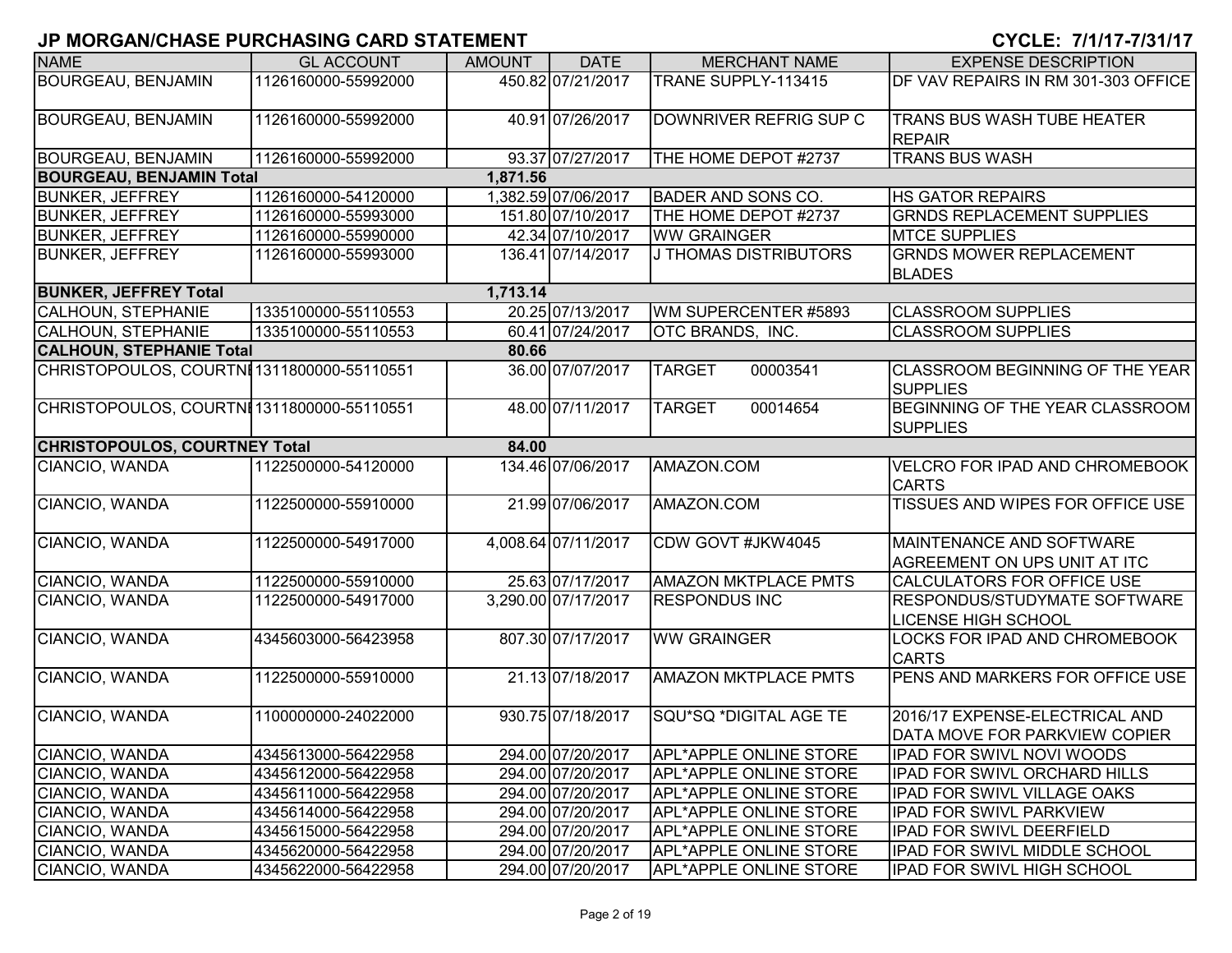| <b>NAME</b>                      | <b>GL ACCOUNT</b>   | <b>AMOUNT</b> | <b>DATE</b>         | <b>MERCHANT NAME</b>          | <b>EXPENSE DESCRIPTION</b>            |
|----------------------------------|---------------------|---------------|---------------------|-------------------------------|---------------------------------------|
| CIANCIO, WANDA                   | 4345618000-56422958 |               | 294.00 07/20/2017   | <b>APL*APPLE ONLINE STORE</b> | <b>IPAD FOR SWIVL NOVI MEADOWS 5</b>  |
| CIANCIO, WANDA                   | 4345618000-56422958 |               | 294.00 07/20/2017   | <b>APL*APPLE ONLINE STORE</b> | IPAD FOR SWIVL NOVI MEADOWS 6         |
| CIANCIO, WANDA                   | 4345618000-56422958 |               | 294.00 07/20/2017   | <b>APL*APPLE ONLINE STORE</b> | <b>IPAD FOR SWIVL NOVI MEADOWS 6</b>  |
| CIANCIO, WANDA                   | 1122500000-55910000 |               | 306.56 07/24/2017   | <b>AMAZON MKTPLACE PMTS</b>   | USB DRIVES, EXTERNAL STORAGE          |
|                                  |                     |               |                     |                               | <b>DRIVES</b>                         |
| CIANCIO, WANDA                   | 1122500000-54120000 |               | 244.64 07/26/2017   | SP * HAKSHOP.COM              | <b>RUBBY DUCKY'S FOR ONBOARDING</b>   |
|                                  |                     |               |                     |                               | <b>CHROMEBOOKS</b>                    |
| <b>CIANCIO, WANDA Total</b>      |                     | 12,731.10     |                     |                               |                                       |
| <b>CIANFERRA, LINDA</b>          | 6100025000-24316301 |               | 338.00 07/07/2017   | COTTAGE INN PIZZA - NO        | <b>SUMMER SCHOOL</b>                  |
| CIANFERRA, LINDA                 | 6100025000-24316301 |               | 219.00 07/14/2017   | COTTAGE INN PIZZA - NO        | <b>SUMMER SCHOOL</b>                  |
| <b>CIANFERRA, LINDA</b>          | 6100025000-24316301 |               | 453.42 07/19/2017   | SAMS CLUB #6657               | <b>SUMMER SCHOOL</b>                  |
| <b>CIANFERRA, LINDA</b>          | 6100025000-24316301 |               | 282.00 07/21/2017   | <b>COTTAGE INN PIZZA - NO</b> | <b>SUMMER SCHOOL</b>                  |
| <b>CIANFERRA, LINDA</b>          | 6100025000-24316301 |               | 15.00 07/25/2017    | <b>MARIA S ITALIAN BAKERY</b> | SUMMER SCHOOL                         |
| CIANFERRA, LINDA                 | 6100025000-24316301 |               | 308.00 07/27/2017   | COTTAGE INN PIZZA - NO        | SUMMER SCHOOL                         |
| CIANFERRA, LINDA                 | 6100025000-24316301 |               | 25.34 07/27/2017    | WAL-MART #5893                | <b>SUMMER SCHOOL</b>                  |
| <b>CIANFERRA, LINDA</b>          | 6100025000-24316301 |               | 172.30 07/28/2017   | <b>MARIA S ITALIAN BAKERY</b> | SUMMER SCHOOL STAFF LUNCHEON          |
| <b>CIANFERRA, LINDA</b>          | 6100025000-24316301 |               | 36.13 07/28/2017    | PANERA BREAD #667             | <b>SUMMER SCHOOL</b>                  |
| <b>CIANFERRA, LINDA Total</b>    |                     | 1,849.19      |                     |                               |                                       |
| <b>COMB, ANDREW</b>              | 1100000000-24022000 |               | 302.96 07/03/2017   | <b>GRAND TRAV RESORT</b>      | 2016-17 EXP CONFERENCE LODGING        |
| <b>COMB, ANDREW Total</b>        |                     | 302.96        |                     |                               |                                       |
| <b>COOLMAN, ROBERT</b>           | 1126160000-55992000 |               | 39.94 07/20/2017    | THE HOME DEPOT #2737          | <b>HS ATRIUM WALKWAY</b>              |
| <b>COOLMAN, ROBERT</b>           | 1126160000-55992000 |               | 59.47 07/21/2017    | THE HOME DEPOT #2737          | <b>MTCE STOCK</b>                     |
| <b>COOLMAN, ROBERT Total</b>     |                     | 99.41         |                     |                               |                                       |
| <b>DIATIKAR, CHRISTINE</b>       | 6100022000-24316099 |               | 200.00 07/13/2017   | PAYPAL *ANDREWRAINE           | 2017 BLOOMFIELD GIRLS ROBOTICS        |
|                                  |                     |               |                     |                               | <b>COMPETITION</b>                    |
| <b>DIATIKAR, CHRISTINE</b>       | 6100022000-24316099 |               | 24.95 07/17/2017    | A2HOSTING.COM                 | 7/14/17-8/13/17 WEB HOSTING           |
| <b>DIATIKAR, CHRISTINE</b>       | 6100013000-24316731 |               | 49.04 07/18/2017    | <b>AMAZON MKTPLACE PMTS</b>   | <b>BOOKS FOR NEF GRANT/WILLIS</b>     |
| <b>DIATIKAR, CHRISTINE</b>       | 6100013000-24316731 |               | 61.65 07/18/2017    | <b>AMAZON MKTPLACE PMTS</b>   | <b>BOOKS FOR NEF GRANT/WILLIS</b>     |
| <b>DIATIKAR, CHRISTINE</b>       | 6100013000-24316731 |               | 152.42 07/18/2017   | <b>AMAZON MKTPLACE PMTS</b>   | <b>BOOKS AND FIDGET ITEMS FOR NEF</b> |
|                                  |                     |               |                     |                               | <b>GRANT/WILLIS</b>                   |
| <b>DIATIKAR, CHRISTINE</b>       | 6100022000-24316099 |               | 2,238.46 07/18/2017 | <b>AMERICINN</b>              | LODGING/INDIANA COMPETITION           |
| <b>DIATIKAR, CHRISTINE</b>       | 1126162061-55510000 |               | 3.57 07/28/2017     | <b>CONSUMERS ENERGY CO</b>    | <b>7/17 BOSCO</b>                     |
| <b>DIATIKAR, CHRISTINE</b>       | 2326161000-55510000 |               | .89 07/28/2017      | <b>CONSUMERS ENERGY CO</b>    | <b>7/17 BOSCO</b>                     |
| <b>DIATIKAR, CHRISTINE</b>       | 1126161000-55510000 |               | $-0.89$ 07/28/2017  | <b>CONSUMERS ENERGY CO</b>    | 7/17 BOSCO                            |
| <b>DIATIKAR, CHRISTINE Total</b> |                     | 2,730.09      |                     |                               |                                       |
| DINKELMANN, KATY                 | 1100000000-24022000 |               | 8.12 07/03/2017     | <b>COSMOPOLITAN VA BENE</b>   | 2016-17 EXP ADMINISTRATION            |
|                                  |                     |               |                     |                               | <b>CONFERENCE EXPENSE</b>             |
| <b>DINKELMANN, KATY</b>          | 1100000000-24022000 |               | 44.07 07/03/2017    | <b>FC DI FARA'S PIZZA</b>     | 2016-17 EXP ADMINISTRATION            |
|                                  |                     |               |                     |                               | <b>CONFERENCE EXPENSE</b>             |
| <b>DINKELMANN, KATY</b>          | 1100000000-24022000 |               | 72.97 07/03/2017    | HENNESSEYS TAVERN #21         | 2016-17 EXP ADMINISTRATION            |
|                                  |                     |               |                     |                               | CONFERENCE EXPENSE                    |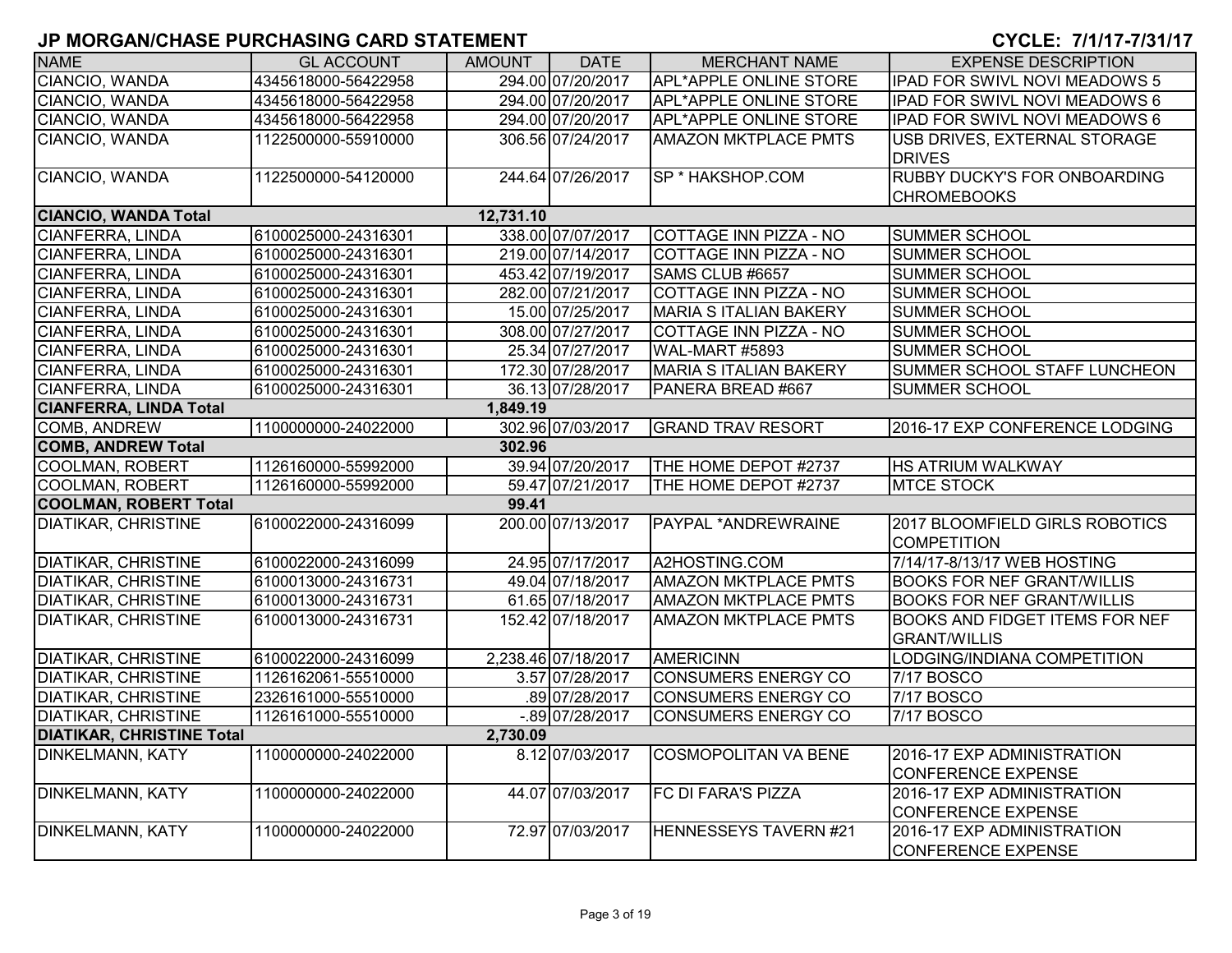| <b>NAME</b>                   | <b>GL ACCOUNT</b>   | <b>AMOUNT</b> | <b>DATE</b>         | <b>MERCHANT NAME</b>              | <b>EXPENSE DESCRIPTION</b>                         |
|-------------------------------|---------------------|---------------|---------------------|-----------------------------------|----------------------------------------------------|
| <b>DINKELMANN, KATY</b>       | 1100000000-24022000 |               | 51.94 07/03/2017    | <b>NYNY - TOM URBAN</b>           | 2016-17 EXP ADMINISTRATION                         |
|                               |                     |               |                     |                                   | <b>CONFERENCE EXPENSE</b>                          |
| <b>DINKELMANN, KATY</b>       | 1100000000-24022000 |               | 33.86 07/03/2017    | <b>STRIPSIDE CAFE AND BAR</b>     | 2016-17 EXP ADMINISTRATION                         |
|                               |                     |               |                     |                                   | <b>CONFERENCE EXPENSE</b>                          |
| <b>DINKELMANN, KATY</b>       | 1111322000-53220000 |               | 21.11 07/04/2017    | <b>TAXI SVC LAS VEGAS</b>         | ADMINISTRATION CONFERENCE                          |
|                               |                     |               |                     |                                   | <b>EXPENSE</b>                                     |
| <b>DINKELMANN, KATY</b>       | 1111322000-53220000 |               | 198.40 07/05/2017   |                                   | COSMOPOLITAN OF LAS VEGA ADMINISTRATION CONFERENCE |
|                               |                     |               |                     |                                   | <b>HOTEL EXPENSE</b>                               |
| <b>DINKELMANN, KATY Total</b> |                     | 430.47        |                     |                                   |                                                    |
| DRAGOO, MICHAEL               | 1126160000-55993000 |               | 890.00 07/12/2017   | <b>STABILIZER SOLUTIONS</b>       | <b>GRNDS MOUND/PLATE CLAY</b>                      |
| DRAGOO, MICHAEL               | 1126160000-55992000 |               | 47.43 07/25/2017    | <b>REDFORD LOCK COMPANY I</b>     | <b>HS SOFTBALL PADLOCK</b>                         |
| DRAGOO, MICHAEL               | 1126160000-55990000 |               | 199.00 07/25/2017   | THE HOME DEPOT #2737              | <b>MTCE TOOLS</b>                                  |
| <b>DRAGOO, MICHAEL Total</b>  |                     | 1,136.43      |                     |                                   |                                                    |
| <b>FENCHEL, LISA</b>          | 1100000000-24022000 |               | 11.88 07/03/2017    | POTBELLY #268                     | 2016-17 EXP LUNCH-RETURN TRIP                      |
|                               |                     |               |                     |                                   | <b>FROM HARVARD</b>                                |
| FENCHEL, LISA                 | 6100018000-24316275 |               | 66.00 07/03/2017    | U S PARK                          | PARKING FOR HARVARD TRIP                           |
| <b>FENCHEL, LISA Total</b>    |                     | 77.88         |                     |                                   |                                                    |
| <b>FULAR, JAMES</b>           | 1126160000-55992000 |               | 49.00 07/07/2017    | ANGELO'S WHOLESALE                | <b>TRANS SADDLECREEK BUS DAMAGE</b>                |
|                               |                     |               |                     |                                   | <b>REPAIR</b>                                      |
| <b>FULAR, JAMES</b>           | 1126160000-55993000 |               | 24.45 07/07/2017    | THE HOME DEPOT #2737              | <b>GRNDS SUPPLIES</b>                              |
| <b>FULAR, JAMES</b>           | 1126160000-55993000 |               | 365.61 07/11/2017   | SITEONE LANDSCAPE S               | <b>GRNDS SUPPLIES</b>                              |
| FULAR, JAMES                  | 1126160000-55992000 |               | 490.00 07/12/2017   |                                   | MARKS OUTDOOR POWER EQ MTCE NEW BLOWER FOR NM5     |
| FULAR, JAMES                  | 1126160000-55993000 |               | 1,425.20 07/14/2017 | <b>RESIDEX</b>                    | <b>DISTRICT FERTILIZER FOR ATHLETIC</b>            |
|                               |                     |               |                     |                                   | FIELDS, WEED CONTROL FOR                           |
|                               |                     |               |                     |                                   | <b>LANDSCAPE BEDS</b>                              |
| <b>FULAR, JAMES</b>           | 1126160000-55993000 |               | 177.68 07/24/2017   | <b>RESIDEX</b>                    | <b>GRNDS HERBICIDE</b>                             |
| <b>FULAR, JAMES</b>           | 1126160000-55993000 |               | 253.85 07/24/2017   | <b>RESIDEX</b>                    | <b>GRNDS TURF FUEL</b>                             |
| FULAR, JAMES                  | 1126160000-55993000 |               | 648.00 07/31/2017   | ANGELO'S WHOLESALE                | <b>DISTRICT MULCH</b>                              |
| <b>FULAR, JAMES Total</b>     |                     | 3,433.79      |                     |                                   |                                                    |
| <b>FURLOW, SETH</b>           | 1711322000-55110614 |               | 169.00 07/24/2017   | <b>VERNIER SOFTWARE &amp; TEC</b> | <b>IB VERNIER PH PROBES</b>                        |
| <b>FURLOW, SETH Total</b>     |                     | 169.00        |                     |                                   |                                                    |
| GILMORE, MEGAN                | 1311800000-55110551 |               | 78.15 07/18/2017    | <b>TARGET</b><br>00014654         | <b>TEACHING SUPPLIES</b>                           |
| <b>GILMORE, MEGAN</b>         | 1311800000-55110551 |               | 147.23 07/21/2017   | <b>OTC BRANDS, INC.</b>           | <b>TEACHING SUPPLIES</b>                           |
| <b>GILMORE, MEGAN</b>         | 1311800000-55110551 |               | 14.87 07/27/2017    | MICHAELS STORES 3744              | <b>TEACHING SUPPLIES</b>                           |
| <b>GILMORE, MEGAN Total</b>   |                     | 240.25        |                     |                                   |                                                    |
| <b>GORDON, BRIAN</b>          | 6100061000-24316116 |               | 250.00 07/13/2017   | INT*IN *NORTH AMERICAN            | CHEER SPIRIT WEAR                                  |
| <b>GORDON, BRIAN</b>          | 6100061000-24316104 |               | 228.28 07/20/2017   | SAMS CLUB #6657                   | <b>COACHES RETREAT</b>                             |
| <b>GORDON, BRIAN</b>          | 6100061000-24316116 |               | 789.99 07/21/2017   | <b>US COACHWAYS</b>               | CHEER CAMP TRANSPORTATION                          |
| <b>GORDON, BRIAN</b>          | 6100061000-24316116 |               | 39.50 07/25/2017    | <b>US COACHWAYS</b>               | CHEER CAMP TRANSPORTATION                          |
| <b>GORDON, BRIAN</b>          | 6100061000-24316104 |               | 845.90 07/26/2017   | <b>FIREHOUSE SUBS #84</b>         | <b>COACHES RETREAT LUNCH</b>                       |
| <b>GORDON, BRIAN</b>          | 6100061000-24316104 |               | 27.16 07/28/2017    | MEIJER INC #057 Q01               | <b>RETREAT SUPPLIES</b>                            |
| <b>GORDON, BRIAN</b>          | 6100061000-24316104 |               | 176.71 07/28/2017   | PANERA BREAD #667                 | <b>RETREAT BREAKFAST</b>                           |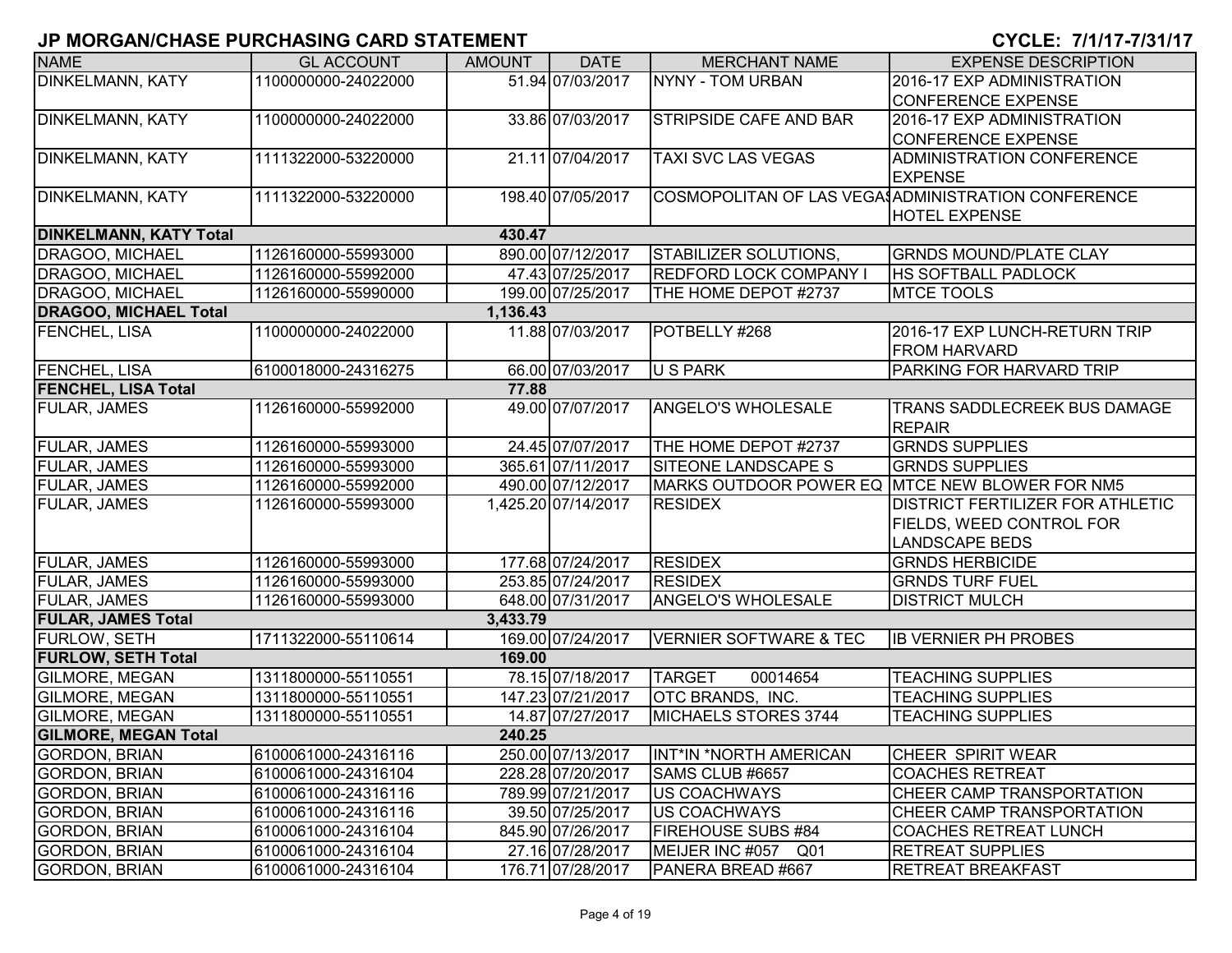| <b>NAME</b>                    | <b>GL ACCOUNT</b>   | <b>AMOUNT</b> | <b>DATE</b>          | <b>MERCHANT NAME</b>          | <b>EXPENSE DESCRIPTION</b>                                                       |
|--------------------------------|---------------------|---------------|----------------------|-------------------------------|----------------------------------------------------------------------------------|
| <b>GORDON, BRIAN</b>           | 6100061000-24316172 |               | 1,463.97 07/28/2017  | <b>SPORTS ADDIX LLC</b>       | FOOTBALL GLOVES AND SPIRIT WEAR                                                  |
|                                |                     |               |                      |                               |                                                                                  |
| <b>GORDON, BRIAN</b>           | 6100061000-24316104 |               | 27.00 07/31/2017     | ARC*SERVICES/TRAINING         | <b>CPR CERTIFICATIONS</b>                                                        |
| <b>GORDON, BRIAN</b>           | 1429300000-55910000 |               | 28.59 07/31/2017     | <b>STAPLES</b><br>00115659    | <b>FANS FOR OFFICE</b>                                                           |
| <b>GORDON, BRIAN Total</b>     |                     | 3,877.10      |                      |                               |                                                                                  |
| HANSEN, ANN                    | 1335100000-53220553 |               | 33.00 07/18/2017     | <b>APPELBAUM TRAINING INS</b> | <b>STAFF TRAINING'S FOR CARE AIDES</b>                                           |
| <b>HANSEN, ANN Total</b>       |                     | 33.00         |                      |                               |                                                                                  |
| HENDERSON, BETH                | 1125200000-55910000 |               | 38.24 07/13/2017     | STAPLS7179469364000001        | <b>BUSINESS OFFICE SUPPLIES</b>                                                  |
| <b>HENDERSON, BETH</b>         | 1125200000-55910000 |               | 191.31 07/28/2017    | STAPLS7180372536000001        | <b>BUSINESS OFFICE SUPPLIES</b>                                                  |
| <b>HENDERSON, BETH Total</b>   |                     | 229.55        |                      |                               |                                                                                  |
| HOLLY, SHEILA                  | 1122500000-53450000 |               | 18,500.00 07/03/2017 | INT*IN *SOCIAL SENTINE        | SOCIAL MEDIA SAFETY MONITORING<br><b>SERVICE</b>                                 |
| HOLLY, SHEILA                  | 1100000000-24022000 |               | 155.00 07/03/2017    | REV.COM                       | 2016-17 EXP CLOSED CAPTIONING FOR<br>THE JUNE 29, 2017 BOARD MEETING             |
| <b>HOLLY, SHEILA</b>           | 1123200000-53220000 |               | 375.00 07/13/2017    | MICH ASSOC OF SCH ADMI        | 2017 MASA FALL CONFERENCE<br><b>REGISTRATION, STEVE MATTHEWS</b>                 |
| <b>HOLLY, SHEILA</b>           | 1128200000-54910000 |               | 5,550.00 07/14/2017  | <b>PAYPAL *SITEIMPROVE</b>    | SITEIMPROVE CONTRACT NUMBER<br>38403 RENEWAL, JULY1, 2017 - JUNE<br>30, 2018     |
| <b>HOLLY, SHEILA</b>           | 1123200000-53220000 |               | 160.00 07/19/2017    | SQU*SQ *OAKLAND SCHOOL        | OS SCHOOL IMPROVEMENT TEAM AND<br><b>SCHOOL COMMITTEE REGISTRATION</b><br>FOR 16 |
| <b>HOLLY, SHEILA Total</b>     |                     | 24,740.00     |                      |                               |                                                                                  |
| <b>HOSKINS, DIANE</b>          | 1111324511-55110000 |               | 202.79 07/31/2017    | STAPLS7178010918000002        | <b>STUDENT PORTABLE CA-60 FILE</b>                                               |
| <b>HOSKINS, DIANE Total</b>    |                     | 202.79        |                      |                               |                                                                                  |
| HURLBURT, THOMAS               | 1100000000-24022000 |               | 343.35 07/03/2017    | <b>HOLIDAY INNS</b>           | 2016-17 EXP CONFERENCE LODGING                                                   |
| <b>HURLBURT, THOMAS Total</b>  |                     | 343.35        |                      |                               |                                                                                  |
| <b>JUOPPERI, JOHN</b>          | 1126160000-55992000 |               | 12.94 07/10/2017     | THE HOME DEPOT #2737          | <b>DF, MTCE SUPPLIES</b>                                                         |
| <b>JUOPPERI, JOHN</b>          | 1126160000-55992000 |               | 47.28 07/13/2017     | PPG PAINTS 9455               | <b>NW PAINT</b>                                                                  |
| <b>JUOPPERI, JOHN Total</b>    |                     | 60.22         |                      |                               |                                                                                  |
| KOBROSSY, THERESE              | 1335100000-55110553 |               | 10.00 07/18/2017     | <b>FIVE BELOW 558</b>         | SUMMER CAMP CRAFTS                                                               |
| KOBROSSY, THERESE              | 1335100000-55610553 |               | 35.97 07/19/2017     | <b>PARTY CITY</b>             | <b>FIELD DAY SNACKS FOR SUMMER</b><br><b>CAMP</b>                                |
| KOBROSSY, THERESE              | 1335100000-55110553 |               | 19.95 07/24/2017     | <b>AMAZON MKTPLACE PMTS</b>   | RAINBOW LOOM CRAFTS FOR<br><b>SUMMER CAMP</b>                                    |
| KOBROSSY, THERESE              | 1335100000-55110553 |               | 26.46 07/24/2017     | AMAZON.COM                    | <b>FACE PAINTING SUPPLIES</b>                                                    |
| KOBROSSY, THERESE              | 1335100000-55110553 |               | 29.49 07/27/2017     | 00014654<br><b>TARGET</b>     | ROTATION MATERIALS FOR SUMMER<br><b>CAMP</b>                                     |
| <b>KOBROSSY, THERESE Total</b> |                     | 121.87        |                      |                               |                                                                                  |
| KORTLANDT, PATRICIA            | 1111111000-55110708 |               | 857.50 07/06/2017    | ROCHESTER 100, INC            | NICKY FOLDERS FOR GRADES, 2, 3<br>AND <sub>4</sub>                               |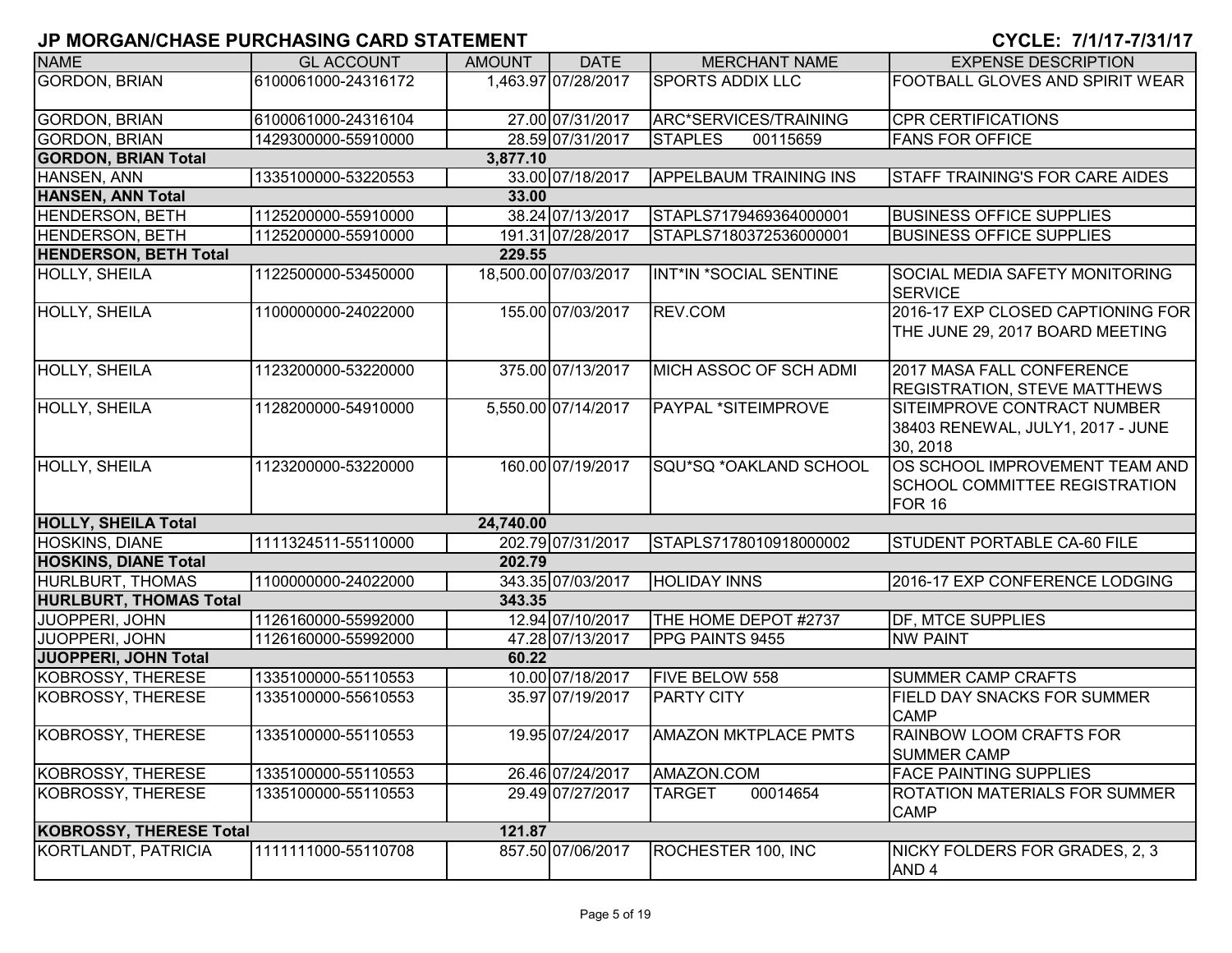| <b>NAME</b>                | <b>GL ACCOUNT</b>   | <b>AMOUNT</b> | <b>DATE</b>       | <b>MERCHANT NAME</b>        | <b>EXPENSE DESCRIPTION</b>              |
|----------------------------|---------------------|---------------|-------------------|-----------------------------|-----------------------------------------|
| <b>KORTLANDT, PATRICIA</b> | 1111111000-55110708 |               | 178.08 07/07/2017 | <b>CURRICULUM ASSOC</b>     | EVERYDAY WRITER FOR SECOND              |
|                            |                     |               |                   |                             | <b>GRADE</b>                            |
| <b>KORTLANDT, PATRICIA</b> | 1111111000-55110708 |               | 393.86 07/10/2017 | <b>REALLY GOOD</b> *        | <b>CHAIR POCKETS</b>                    |
| <b>KORTLANDT, PATRICIA</b> | 1111111000-55110708 |               | 414.61 07/10/2017 | <b>REALLY GOOD</b> *        | <b>CHAIR POCKETS</b>                    |
| <b>KORTLANDT, PATRICIA</b> | 1111111000-55110708 |               | 448.38 07/10/2017 | REALLY GOOD <sup>*</sup>    | <b>CHAIR POCKETS</b>                    |
| <b>KORTLANDT, PATRICIA</b> | 1111111000-55110708 |               | 694.31 07/10/2017 | REALLY GOOD <sup>*</sup>    | <b>CHAIR POCKETS</b>                    |
| KORTLANDT, PATRICIA        | 1111111000-55110729 |               | 489.57 07/10/2017 | REALLY GOOD <sup>*</sup>    | WRITING FOLDERS AND DRAWING             |
|                            |                     |               |                   |                             | JOURNALS FOR KINDERGARTEN               |
|                            |                     |               |                   |                             | STACKING BINS FOR LEVELED LIBRARY       |
| <b>KORTLANDT, PATRICIA</b> | 1111111000-55110708 |               | 448.38 07/10/2017 | REALLY GOOD <sup>*</sup>    | <b>CHAIR POCKETS</b>                    |
| KORTLANDT, PATRICIA        | 1111111000-55110708 |               | 429.83 07/10/2017 | REALLY GOOD *               | <b>CHAIR POCKETS</b>                    |
| KORTLANDT, PATRICIA        | 1111111000-55110708 |               | 448.38 07/10/2017 | REALLY GOOD <sup>*</sup>    | <b>CHAIR POCKETS</b>                    |
| KORTLANDT, PATRICIA        | 1122211000-55310000 |               | 403.78 07/11/2017 | FOLLETT SCHOOL SOLUTIO      | <b>BOOKS FOR MEDIA CENTER</b>           |
| <b>KORTLANDT, PATRICIA</b> | 1111111000-55110708 |               | 5.79 07/11/2017   | SSI*SCHOOL SPECIALTY        | <b>CLASSROOM MATERIALS FOR MELISSA</b>  |
|                            |                     |               |                   |                             | <b>CARRUTH</b>                          |
| <b>KORTLANDT, PATRICIA</b> | 1111111000-55110708 |               | 154.29 07/11/2017 | <b>SSI*SCHOOL SPECIALTY</b> | <b>CLASSROOM MATERIALS FOR</b>          |
|                            |                     |               |                   |                             | <b>SHANNON AGER</b>                     |
| <b>KORTLANDT, PATRICIA</b> | 1111111000-55110708 |               | 320.82 07/11/2017 | SSI*SCHOOL SPECIALTY        | <b>CLASSROOM MATERIALS FOR</b>          |
|                            |                     |               |                   |                             | <b>HEATHER PAULK</b>                    |
| <b>KORTLANDT, PATRICIA</b> | 1111111000-55110708 |               | 36.94 07/11/2017  | <b>SSI*SCHOOL SPECIALTY</b> | <b>CLASSROOM SUPPLIES FOR PEGGY</b>     |
|                            |                     |               |                   |                             | HARE AND POST IT NOTE FOR STAFF         |
| <b>KORTLANDT, PATRICIA</b> | 1111111000-55110708 |               | 58.33 07/11/2017  | <b>SSI*SCHOOL SPECIALTY</b> | <b>CLASSROOM SUPPLIES FOR LISA RICE</b> |
| <b>KORTLANDT, PATRICIA</b> | 1111111000-55110708 |               | 129.99 07/11/2017 | <b>SSI*SCHOOL SPECIALTY</b> | <b>CLASSROOM SUPPLIES FOR WENDY</b>     |
|                            |                     |               |                   |                             | <b>FOSDICK</b>                          |
| <b>KORTLANDT, PATRICIA</b> | 1111111000-55110708 |               | 121.29 07/11/2017 | SSI*SCHOOL SPECIALTY        | <b>CLASSROOM MATERIALS FOR</b>          |
|                            |                     |               |                   |                             | <b>JENNIFER LESSWAY</b>                 |
| <b>KORTLANDT, PATRICIA</b> | 1111111000-55110708 |               | 137.91 07/11/2017 | SSI*SCHOOL SPECIALTY        | <b>CLASSROOM MATERIALS FOR MELISSA</b>  |
|                            |                     |               |                   |                             | <b>CYRUS</b>                            |
| <b>KORTLANDT, PATRICIA</b> | 1111111000-55110708 |               | 140.16 07/11/2017 | SSI*SCHOOL SPECIALTY        | <b>CLASSROOM MATERIALS FOR</b>          |
|                            |                     |               |                   |                             | <b>SHANNON MYRAND</b>                   |
| KORTLANDT, PATRICIA        | 1111111000-55110708 |               | 161.64 07/11/2017 | SSI*SCHOOL SPECIALTY        | <b>CLASSROOM MATERIALS FOR SHALINI</b>  |
|                            |                     |               |                   |                             | PRASAD-HEINTZ                           |
| KORTLANDT, PATRICIA        | 1111111000-55110708 |               | 75.00 07/11/2017  | SSI*SCHOOL SPECIALTY        | <b>CLASSROOM MATERIALS FOR</b>          |
|                            |                     |               |                   |                             | <b>KATHERINE ELLIS</b>                  |
| KORTLANDT, PATRICIA        | 6100011000-24316275 |               | 100.00 07/11/2017 | SSI*SCHOOL SPECIALTY        | <b>CLASSROOM MATERIALS FOR</b>          |
|                            |                     |               |                   |                             | <b>KATHERINE ELLIS</b>                  |
| KORTLANDT, PATRICIA        | 1111111000-55110702 |               | 360.66 07/11/2017 | SSI*SCHOOL SPECIALTY        | <b>CLASSROOM MATERIALS FOR</b>          |
|                            |                     |               |                   |                             | <b>KATHERINE ELLIS</b>                  |
| KORTLANDT, PATRICIA        | 1111111000-55110708 |               | 120.33 07/11/2017 | SSI*SCHOOL SPECIALTY        | <b>CLASSROOM MATERIALS FOR HAND</b>     |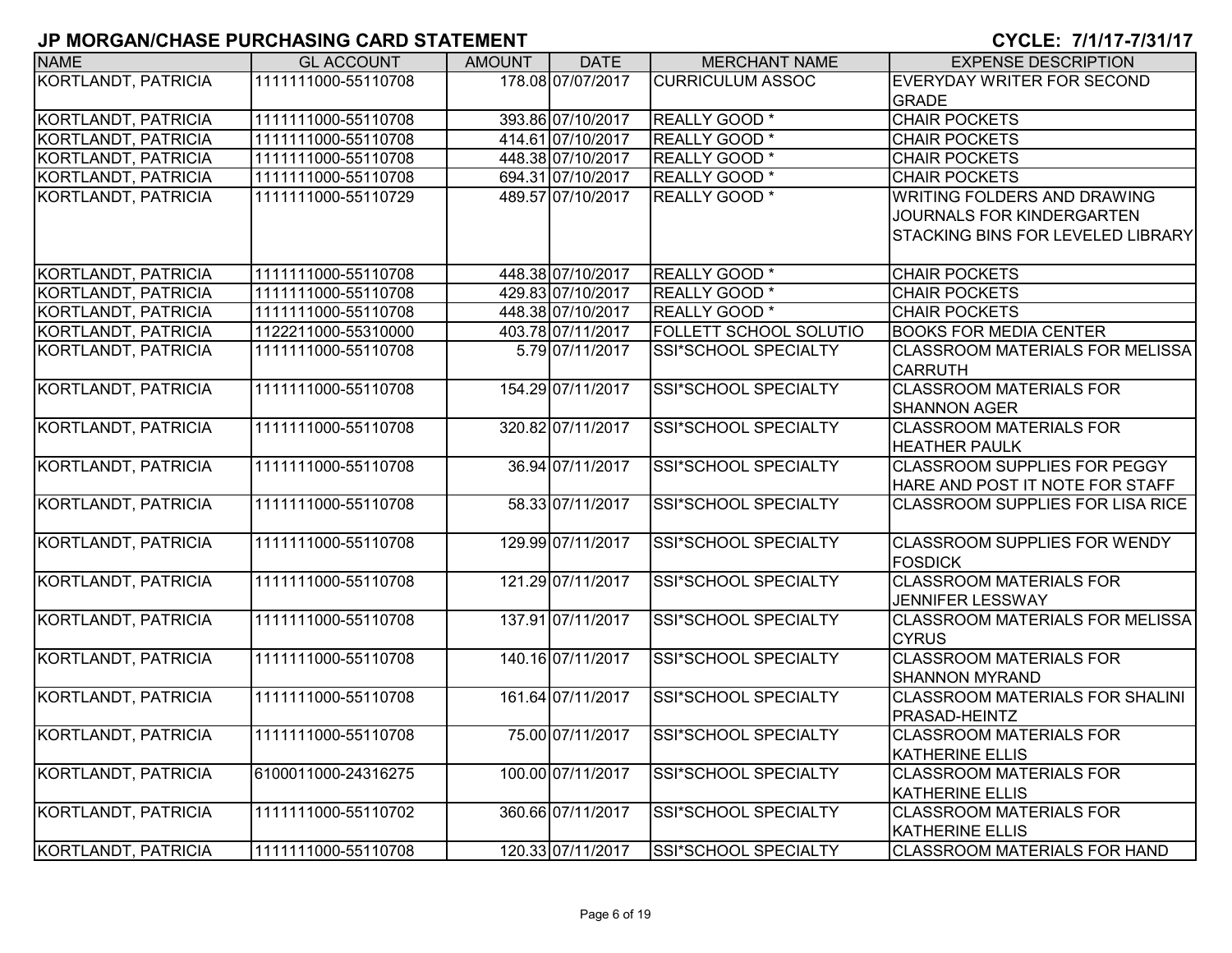| <b>NAME</b>                | <b>GL ACCOUNT</b>    | <b>AMOUNT</b> | <b>DATE</b>       | <b>MERCHANT NAME</b>        | <b>EXPENSE DESCRIPTION</b>                                                                |
|----------------------------|----------------------|---------------|-------------------|-----------------------------|-------------------------------------------------------------------------------------------|
| <b>KORTLANDT, PATRICIA</b> | 1111111000-55110708  |               | 62.99 07/11/2017  | SSI*SCHOOL SPECIALTY        | <b>BASKETBALLS FOR PHYSICAL</b><br><b>EDUCATION</b>                                       |
| KORTLANDT, PATRICIA        | 1111111000-55110708  |               | 155.32 07/11/2017 | SSI*SCHOOL SPECIALTY        | <b>CLASSROOM MATERIALS FOR FOURTH</b><br><b>GRADE</b><br><b>LANYARDS FOR VISITOR TAGS</b> |
| KORTLANDT, PATRICIA        | 6100011000-24316501  |               | 441.17 07/11/2017 | <b>SSI*SCHOOL SPECIALTY</b> | <b>KRAFT ROLLS FOR BUILDING</b>                                                           |
| KORTLANDT, PATRICIA        | 1111111000-55110708  |               | 473.95 07/11/2017 | SSI*SCHOOL SPECIALTY        | ELASTIC ENVELOPES AND POLY<br><b>BINDERS FOR KINDERGARTEN</b>                             |
| KORTLANDT, PATRICIA        | 1111111000-55110708  |               | 320.41 07/11/2017 | <b>SSI*SCHOOL SPECIALTY</b> | <b>CLASSROOM MATERIALS FOR JUSTIN</b><br><b>HAAS</b>                                      |
| KORTLANDT, PATRICIA        | 1111111000-55110708  |               | 121.49 07/11/2017 | SSI*SCHOOL SPECIALTY        | <b>CLASSROOM MATERIALS FOR JESSICA</b><br><b>TABER</b>                                    |
| KORTLANDT, PATRICIA        | 1111111000-55110708  |               | 28.17 07/11/2017  | SSI*SCHOOL SPECIALTY        | <b>CLASSROOM MATERIALS FOR NANCI</b><br><b>DUTKIEWICZ</b>                                 |
| KORTLANDT, PATRICIA        | 1111111000-55110708  |               | 27.08 07/11/2017  | SSI*SCHOOL SPECIALTY        | <b>CLASSROOM MATERIALS FOR KRISTIN</b><br><b>BUDLONG</b>                                  |
| KORTLANDT, PATRICIA        | 1111111000-55110708  |               | 71.63 07/11/2017  | <b>SSI*SCHOOL SPECIALTY</b> | <b>CLASSROOM MATERIALS FOR</b><br><b>HEATHER SCHILLING</b>                                |
| KORTLANDT, PATRICIA        | 1111111000-55110708  |               | 86.42 07/11/2017  | SSI*SCHOOL SPECIALTY        | <b>CLASSROOM MATERIALS FOR VICKEY</b><br><b>PRIEST</b>                                    |
| KORTLANDT, PATRICIA        | 1111111000-55110708  |               | 59.61 07/13/2017  | STAPLS7178952399000001      | CLASSROOM MATERIALS FOR JUSTIN<br><b>HAAS</b>                                             |
| KORTLANDT, PATRICIA        | 1111111000-55110708  |               | 72.99 07/13/2017  | STAPLS7178952909000001      | <b>CLASSROOM MATERIALS FOR AGER</b><br><b>LABELS FOR 3RD GRADE</b>                        |
| KORTLANDT, PATRICIA        | 1111111000-55110708  |               | 67.15 07/13/2017  | STAPLS7178953439000001      | CLASSROOM MATERIALS FOR KRISTIN<br><b>BUDLONG</b>                                         |
| KORTLANDT, PATRICIA        | 1111111000-55110708  |               | 60.93 07/13/2017  | STAPLS7178953778000001      | CLASSROOM MATERIALS FOR MELISSA<br><b>CARRUTH</b>                                         |
| KORTLANDT, PATRICIA        | 1111111000-55110708  |               | 55.64 07/13/2017  | STAPLS7178954405000001      | CLASSROOM MATERIALS FOR MELISSA<br><b>CYRUS</b>                                           |
| KORTLANDT, PATRICIA        | 1111111000-55110708  |               | 129.65 07/13/2017 | STAPLS7178956037000001      | <b>CLASSROOM SUPPLIES FOR NANCI</b><br><b>DUTKIEWICZ</b>                                  |
| KORTLANDT, PATRICIA        | 1111111000-55110702  |               | 168.30 07/13/2017 | STAPLS7178959541000001      | <b>CLASSROOM SUPPLIES FOR</b><br><b>KATHERINE ELLIS</b>                                   |
| KORTLANDT, PATRICIA        | 11111111000-55110708 |               | 25.34 07/13/2017  | STAPLS7178960715000001      | <b>CLASSROOM MATERIALS FOR</b><br><b>ELIZABETH ELSTER</b>                                 |
| KORTLANDT, PATRICIA        | 1111111000-55110708  |               | 9.90 07/13/2017   | STAPLS7178961165000004      | CLASSROOM MATERIALS FOR TOM<br><b>GUILMETTE</b>                                           |
| KORTLANDT, PATRICIA        | 1111111000-55110708  |               | 41.91 07/13/2017  | STAPLS7178961385000001      | <b>CLASSROOM MATERIALS FOR</b><br><b>HEATHER PAULK</b>                                    |
| KORTLANDT, PATRICIA        | 1111111000-55110708  |               | 33.02 07/13/2017  | STAPLS7178962289000002      | CLASSROOM MATERIALS FOR BRIANNA<br><b>HAND</b>                                            |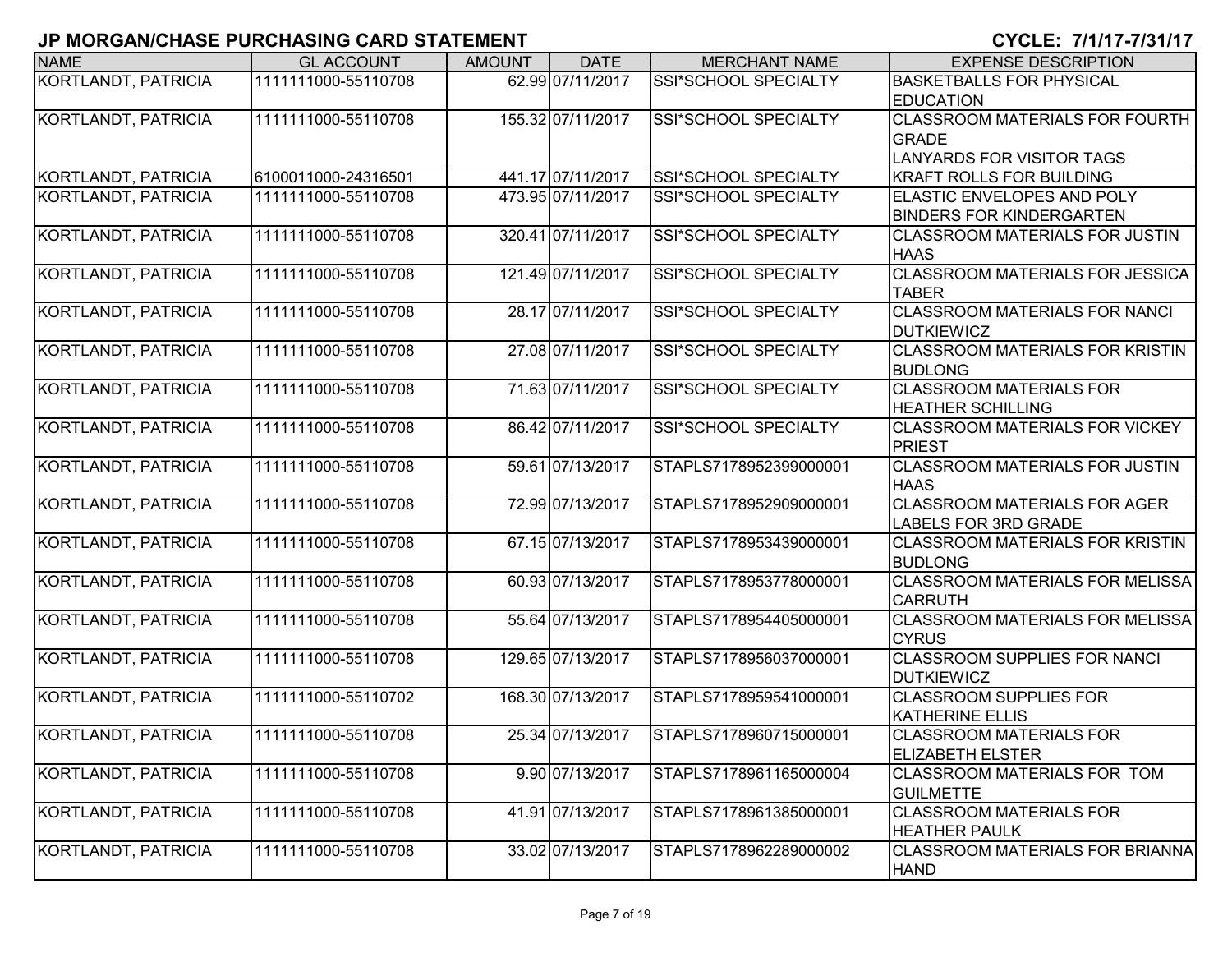| <b>NAME</b>                | <b>GL ACCOUNT</b>   | <b>AMOUNT</b> | <b>DATE</b>       | <b>MERCHANT NAME</b>   | <b>EXPENSE DESCRIPTION</b>                               |
|----------------------------|---------------------|---------------|-------------------|------------------------|----------------------------------------------------------|
| <b>KORTLANDT, PATRICIA</b> | 1111111000-55110708 |               | 25.87 07/13/2017  | STAPLS7178962584000001 | <b>CLASSROOM MATERIALS FOR</b><br><b>MICHELLE HURLEY</b> |
| KORTLANDT, PATRICIA        | 1111111000-55110708 |               | 30.58 07/13/2017  | STAPLS7178963323000001 | <b>CLASSROOM MATERIALS FOR DIANA</b><br>MALCZEWSKI       |
| KORTLANDT, PATRICIA        | 1111111000-55110708 |               | 35.72 07/13/2017  | STAPLS7178964619000001 | <b>CLASSROOM MATERIALS FOR</b><br><b>SHANNON MYRAND</b>  |
| KORTLANDT, PATRICIA        | 1111111000-55110708 |               | 39.49 07/13/2017  | STAPLS7178964820000001 | <b>CLASSROOM MATERIALS FOR MANDY</b><br>PAS              |
| KORTLANDT, PATRICIA        | 1111111000-55110708 |               | 25.71 07/13/2017  | STAPLS7178965241000001 | <b>CLASSROOM MATERIALS FOR ALEXIS</b><br><b>PAULK</b>    |
| KORTLANDT, PATRICIA        | 1111111000-55110708 |               | 55.21 07/13/2017  | STAPLS7178965471000001 | <b>CLASSROOM MATERIALS FOR VICKEY</b><br>PRIEST          |
| KORTLANDT, PATRICIA        | 1111111000-55110708 |               | 92.48 07/13/2017  | STAPLS7178966883000001 | <b>CLASSROOM MATERIALS FOR LISA</b><br><b>RICE</b>       |
| KORTLANDT, PATRICIA        | 1111111000-55110708 |               | 3.40 07/13/2017   | STAPLS7178966883000002 | <b>CLASSROOM MATERIALS FOR LISA</b><br><b>RICE</b>       |
| <b>KORTLANDT, PATRICIA</b> | 1111111000-55110708 |               | 172.65 07/13/2017 | STAPLS7178967605000001 | <b>CLASSROOM MATERIALS FOR</b><br><b>VANESSA SAVEN</b>   |
| <b>KORTLANDT, PATRICIA</b> | 1111111000-55110708 |               | 31.67 07/13/2017  | STAPLS7178970969000001 | <b>CLASSROOM MATERIALS FOR JESSICA</b><br><b>TABER</b>   |
| KORTLANDT, PATRICIA        | 1111111000-55110708 |               | 554.75 07/13/2017 | STAPLS7178974341000001 | PORTFOLIOS AND THREE HOLE PAPER<br>FOR 3RD AND 4TH GRADE |
| KORTLANDT, PATRICIA        | 1111111000-55110708 |               | 25.79 07/17/2017  | STAPLS7178961165000001 | <b>CLASSROOM MATERIALS FOR TOM</b><br><b>GUILMETTE</b>   |
| KORTLANDT, PATRICIA        | 1111111000-55110708 |               | 16.29 07/17/2017  | STAPLS7178961165000002 | CLASSROOM MATERIALS FOR JESSICA<br><b>TABER</b>          |
| KORTLANDT, PATRICIA        | 1111111000-55110708 |               | 15.19 07/17/2017  | STAPLS7178961165000003 | <b>CLASSROOM MATERIALS FOR TOM</b><br><b>GUILMETTE</b>   |
| KORTLANDT, PATRICIA        | 1111111000-55110708 |               | 7.69 07/17/2017   | STAPLS7178966883000003 | <b>CLASSROOM MATERIALS FOR LISA</b><br><b>RICE</b>       |
| KORTLANDT, PATRICIA        | 1111111000-55110708 |               | 25.79 07/17/2017  | STAPLS7178970969000002 | CLASSROOM MATERIALS FOR JESSICA<br><b>TABER</b>          |
| KORTLANDT, PATRICIA        | 1111111000-55110708 |               | 16.29 07/17/2017  | STAPLS7178970969000003 | <b>CLASSROOM MATERIALS FOR TOM</b><br><b>GUILMETTE</b>   |
| KORTLANDT, PATRICIA        | 1111111000-55110708 |               | 4.39 07/21/2017   | STAPLS7178963323000002 | <b>CLASSROOM MATERIALS FOR DIANA</b><br>MALCZEWSKI       |
| KORTLANDT, PATRICIA        | 1111111000-55110708 |               | 9.34 07/21/2017   | STAPLS7178963323000003 | <b>CLASSROOM MATERIALS FOR DIANA</b><br>MALCZEWSKI       |
| KORTLANDT, PATRICIA        | 1111111000-55110708 |               | 9.34 07/21/2017   | STAPLS7178964619000002 | <b>CLASSROOM MATERIALS FOR</b><br><b>SHANNON MYRAND</b>  |
| KORTLANDT, PATRICIA        | 1111111000-55110708 |               | 13.99 07/24/2017  | STAPLS7178962289000001 | <b>CLASSROOM MATERIALS FOR BRIANNA</b><br><b>HAND</b>    |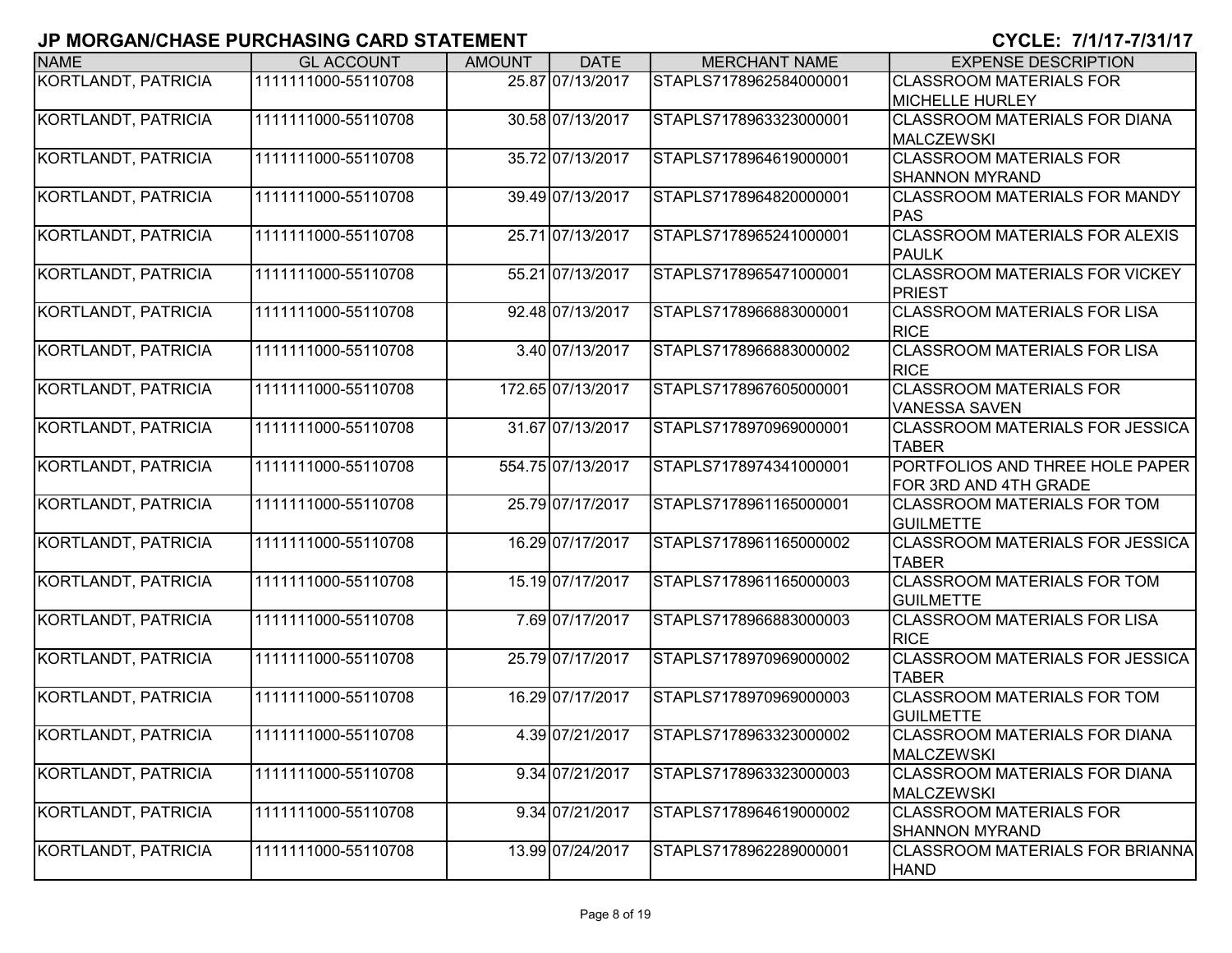| <b>NAME</b>                      | <b>GL ACCOUNT</b>   | <b>AMOUNT</b> | <b>DATE</b>         | <b>MERCHANT NAME</b>          | <b>EXPENSE DESCRIPTION</b>                             |
|----------------------------------|---------------------|---------------|---------------------|-------------------------------|--------------------------------------------------------|
| <b>KORTLANDT, PATRICIA</b>       | 1111111000-55110708 |               | 49.92 07/25/2017    | SSI*SCHOOL SPECIALTY          | <b>CLASSROOM MATERIALS FOR</b>                         |
|                                  |                     |               |                     |                               | <b>MICHELLE HURLEY</b>                                 |
| <b>KORTLANDT, PATRICIA</b>       | 1111111000-55110708 |               | 4.33 07/25/2017     | SSI*SCHOOL SPECIALTY          | <b>CLASSROOM TOM GUILMETTE</b>                         |
| KORTLANDT, PATRICIA              | 1111111000-55110708 |               | 162.96 07/25/2017   | SSI*SCHOOL SPECIALTY          | <b>CLASSROOM MATERIALS FOR</b>                         |
|                                  |                     |               |                     |                               | <b>JENNIFER SMITH</b>                                  |
| <b>KORTLANDT, PATRICIA</b>       | 1111111000-55110708 |               | 177.31 07/25/2017   | SSI*SCHOOL SPECIALTY          | <b>CLASSROOM MATERIALS FOR DIANA</b>                   |
|                                  |                     |               |                     |                               | <b>MALCZEWSKI</b>                                      |
| KORTLANDT, PATRICIA              | 1111111000-55110708 |               | 97.16 07/25/2017    | SSI*SCHOOL SPECIALTY          | <b>CLASSROOM MATERIALS FOR TOM</b>                     |
|                                  |                     |               |                     |                               | <b>GUILMETTE</b>                                       |
| KORTLANDT, PATRICIA              | 1111111000-55110708 |               | 160.75 07/25/2017   | SSI*SCHOOL SPECIALTY          | <b>CLASSROOM MATERIALS FOR HANA</b>                    |
|                                  |                     |               |                     |                               | <b>STASHONSKY</b>                                      |
| KORTLANDT, PATRICIA              | 1111111000-55110708 |               | 75.00 07/28/2017    | SSI*SCHOOL SPECIALTY          | <b>CLASSROOM MATERIALS FOR TODD</b>                    |
|                                  |                     |               |                     |                               | <b>ERICKSON</b>                                        |
| KORTLANDT, PATRICIA              | 6100011000-24316275 |               | 100.00 07/28/2017   | SSI*SCHOOL SPECIALTY          | <b>CLASSROOM MATERIALS FOR TODD</b>                    |
|                                  |                     |               |                     |                               | <b>ERICKSON</b>                                        |
| KORTLANDT, PATRICIA              | 6100011000-24316270 |               | 56.07 07/28/2017    | SSI*SCHOOL SPECIALTY          | <b>CLASSROOM MATERIALS FOR TODD</b><br><b>ERICKSON</b> |
| <b>KORTLANDT, PATRICIA</b>       | 6100011000-24316270 |               | 23.09 07/28/2017    | SSI*SCHOOL SPECIALTY          | <b>CLASSROOM MATERIALS FOR TODD</b>                    |
|                                  |                     |               |                     |                               | <b>ERICKSON</b>                                        |
| <b>KORTLANDT, PATRICIA</b>       | 1111111000-55110708 |               | $-34.41$ 07/31/2017 | SSI*SCHOOL SPECIALTY          | <b>CREDIT FOR MELISSA CYRUS</b>                        |
| KORTLANDT, PATRICIA              | 1111111000-55110708 |               | 316.70 07/31/2017   | STAPLS7180432581000001        | <b>CLASSROOM MATERIALS FOR</b>                         |
|                                  |                     |               |                     |                               | NICHOLAS WEIGEL-HUBLER                                 |
| KORTLANDT, PATRICIA              | 1111111000-55110708 |               | 171.48 07/31/2017   | STAPLS7180478627000001        | <b>CLASSROOM MATERIALS FOR ALLISON</b>                 |
|                                  |                     |               |                     |                               | <b>GRAY</b>                                            |
| <b>KORTLANDT, PATRICIA Total</b> |                     | 12,214.89     |                     |                               |                                                        |
| <b>LACLEAR, CHARLES</b>          | 1100000000-24022000 |               | 14.91 07/03/2017    | <b>CABO WABO CANTINA</b>      | 2016-17 EXP ADMINISTRATION                             |
|                                  |                     |               |                     |                               | <b>CONFERENCE EXPENSE</b>                              |
| <b>LACLEAR, CHARLES</b>          | 1100000000-24022000 |               | 44.26 07/03/2017    | <b>COSMOPOLITAN HOLSTEIN'</b> | 2016-17 EXP ADMINISTRATION                             |
|                                  |                     |               |                     |                               | <b>CONFERENCE EXPENSE</b>                              |
| <b>LACLEAR, CHARLES</b>          | 1100000000-24022000 |               | 20.56 07/03/2017    | <b>FC LA GLORIA</b>           | 2016-17 EXP ADMINISTRATION                             |
|                                  |                     |               |                     |                               | <b>CONFERENCE EXPENSE</b>                              |
| <b>LACLEAR, CHARLES</b>          | 1111322000-53220000 |               | 10.91 07/03/2017    | LYFT *RIDE SUN 8AM            | <b>ADMINISTRATION CONFERENCE</b>                       |
|                                  |                     |               |                     |                               | <b>EXPENSE</b>                                         |
| <b>LACLEAR, CHARLES</b>          | 1100000000-24022000 |               | 15.64 07/03/2017    | <b>PAYARD COUNTER</b>         | 2016-17 EXP ADMINISTRATION                             |
|                                  |                     |               |                     |                               | <b>CONFERENCE EXPENSE</b>                              |
| <b>LACLEAR, CHARLES</b>          | 1111322000-53220000 |               | 198.40 07/05/2017   |                               | COSMOPOLITAN OF LAS VEGA ADMINISTRATION CONFERENCE     |
|                                  |                     |               |                     |                               | <b>EXPENSE</b>                                         |
| <b>LACLEAR, CHARLES Total</b>    |                     | 304.68        |                     |                               |                                                        |
| LAMBERT, ELIZABETH               | 1100000000-24022000 |               | 5,854.18 07/03/2017 | <b>ARCH ENVIRONMENTAL GRO</b> | 2016-17 EXP DISTRICT STORM WATER                       |
|                                  |                     |               |                     |                               | <b>MANAGEMENT</b>                                      |
| LAMBERT, ELIZABETH               | 1100000000-24022000 |               | 395.00 07/03/2017   | <b>COMMERICAL GLASS,</b>      | 2016-17 EXP VO ROOM 29 SHATTERED                       |
|                                  |                     |               |                     |                               | <b>WINDOW</b>                                          |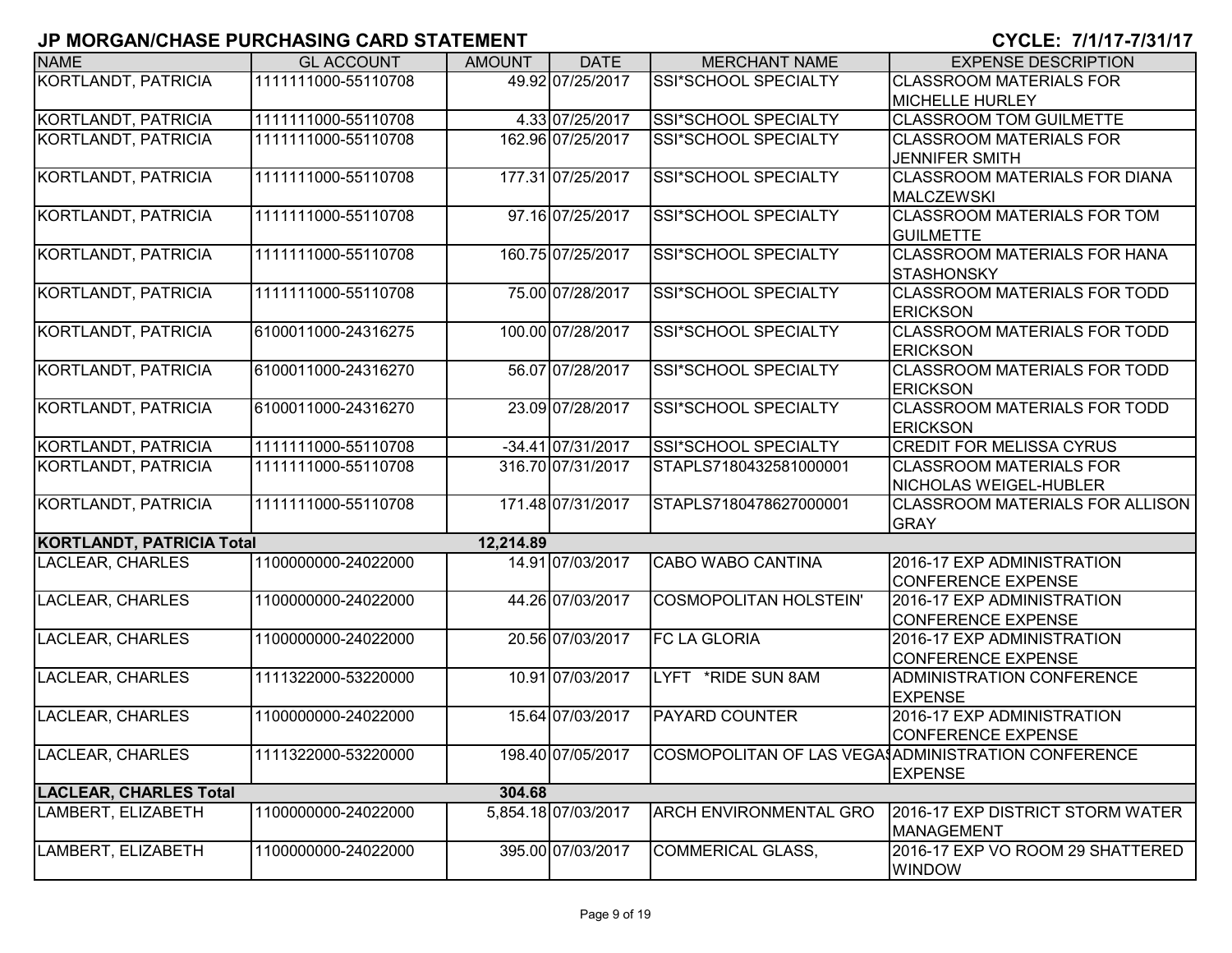| <b>NAME</b>        | <b>GL ACCOUNT</b>   | <b>AMOUNT</b> | <b>DATE</b>         | <b>MERCHANT NAME</b>          | <b>EXPENSE DESCRIPTION</b>                          |
|--------------------|---------------------|---------------|---------------------|-------------------------------|-----------------------------------------------------|
| LAMBERT, ELIZABETH | 1100000000-24022000 |               | 4,250.00 07/03/2017 | INT*IN *SERVICEPRO PLU        | 2016-17 EXP HS SHOWER PLUMBING                      |
|                    |                     |               |                     |                               | <b>REPAIRS</b>                                      |
| LAMBERT, ELIZABETH | 1100000000-24022000 |               | 491.00 07/03/2017   | <b>TOBY'S INSTRUMENT SHOP</b> | 2016-17 EXP MS YEARLY MICROSCOPE                    |
|                    |                     |               |                     |                               | & BALANCE REPAIRS                                   |
| LAMBERT, ELIZABETH | 1100000000-24022000 |               | 1,520.20 07/06/2017 | DAVEY TREE EXPERT COMP        | 2016/17 EXP GRNDS AERIFICATION OF                   |
|                    |                     |               |                     |                               | <b>FIELDS</b>                                       |
| LAMBERT, ELIZABETH | 1100000000-24022000 |               | 179.90 07/06/2017   | <b>LEONARDS SYSRUPS</b>       | 2016/17 EXP HS POOL CO2                             |
| LAMBERT, ELIZABETH | 1126660000-54934000 |               | 545.77 07/06/2017   | SONITROL GREAT LAKES M        | <b>ESB ALARM INSTALL &amp; MONITORING</b>           |
|                    |                     |               |                     |                               | <b>THRU 7/2017</b>                                  |
| LAMBERT, ELIZABETH | 1126660000-54934000 |               | 1,619.55 07/06/2017 | SONITROL GREAT LAKES M        | NM6 ALARM INSTALL & MONITORING                      |
|                    |                     |               |                     |                               | <b>THRU 7/2017</b>                                  |
| LAMBERT, ELIZABETH | 1126660000-54934000 |               | 539.85 07/06/2017   | SONITROL GREAT LAKES M        | VO ALARM INSTALL & MONITORING                       |
|                    |                     |               |                     |                               | <b>THRU 7/2017</b>                                  |
| LAMBERT, ELIZABETH | 1126660000-54934000 |               | 538.86 07/06/2017   | SONITROL GREAT LAKES M        | DF ALARM INSTALL & MONITORING<br><b>THRU 7/2017</b> |
| LAMBERT, ELIZABETH | 1126660000-54934000 |               | 538.86 07/06/2017   | SONITROL GREAT LAKES M        | OH ALARM INSTALL & MONITORING                       |
|                    |                     |               |                     |                               | <b>THRU 7/2017</b>                                  |
| LAMBERT, ELIZABETH | 1100000000-24022000 |               | 355.83 07/07/2017   | CORRIGAN OIL #2 - BRI         | 2016/17 EXP MTCE FUEL                               |
| LAMBERT, ELIZABETH | 1100000000-24022000 |               | -107.78 07/07/2017  | <b>FOUNDATION BLDG 028</b>    | 2016/17 EXP REFUND ON DOUBLE PAY                    |
|                    |                     |               |                     |                               | <b>FOR TILES</b>                                    |
| LAMBERT, ELIZABETH | 1100000000-24022000 |               | 32.00 07/07/2017    | <b>NICHOLS</b>                | 2016/17 EXP VO BATHROOM                             |
|                    |                     |               |                     |                               | <b>DISPENSERS</b>                                   |
| LAMBERT, ELIZABETH | 1126122000-54910000 |               | 575.72 07/07/2017   | THYSSENKRUPP-DETROIT          | HS ELEVATOR MAINTENANCE THRU                        |
|                    |                     |               |                     |                               | 9/2017                                              |
| LAMBERT, ELIZABETH | 1100000000-24022000 |               | 200.00 07/10/2017   | ARC - MI MADISON HGTS         | 2016/17 EXP MTCE SKYSITE FEE FOR                    |
|                    |                     |               |                     |                               | MAY & JUNE.                                         |
| LAMBERT, ELIZABETH | 1100000000-24022000 |               | 663.50 07/10/2017   | <b>ARCH ENVIRONMENTAL GRO</b> | 2016/17 EXP UST CONSULTING                          |
|                    |                     |               |                     |                               | <b>SERVICES</b>                                     |
| LAMBERT, ELIZABETH | 1100000000-24022000 |               | 262.50 07/10/2017   | <b>ARCH ENVIRONMENTAL GRO</b> | 2016/17 EXP OH RM 111 LONG TERM                     |
|                    |                     |               |                     |                               | <b>RADON TESTING</b>                                |
| LAMBERT, ELIZABETH | 1126160000-55991000 |               | 578.08 07/10/2017   | <b>NICHOLS</b>                | <b>MTCE CUSTODIAL SUPPLIES</b>                      |
| LAMBERT, ELIZABETH | 1126122000-55991000 |               | 1,096.60 07/10/2017 | <b>NICHOLS</b>                | HS CUSTODIAL SUPPLIES                               |
| LAMBERT, ELIZABETH | 1126118000-55991000 |               | 703.43 07/10/2017   | <b>NICHOLS</b>                | NM6 CUSTODIAL SUPPLIES                              |
| LAMBERT, ELIZABETH | 1126152000-55991000 |               | 473.34 07/10/2017   | <b>NICHOLS</b>                | <b>ECEC CUSTODIAL SUPPLIES</b>                      |
| LAMBERT, ELIZABETH | 1126114000-55991000 |               | 1,047.28 07/10/2017 | <b>NICHOLS</b>                | PV CUSTODIAL SUPPLIES                               |
| LAMBERT, ELIZABETH | 1126112000-55991000 |               | 237.22 07/10/2017   | <b>NICHOLS</b>                | OH CUSTODIAL SUPPLIES                               |
| LAMBERT, ELIZABETH | 1126120000-55991000 |               | 427.14 07/10/2017   | <b>NICHOLS</b>                | <b>MS CUSTODIAL SUPPLIES</b>                        |
| LAMBERT, ELIZABETH | 1100000000-24022000 |               | 105.00 07/11/2017   | <b>AIRGASS NORTH</b>          | 2016/17 EXP DISTRICT WELDING                        |
| LAMBERT, ELIZABETH | 1100000000-24022000 |               | 1,320.14 07/11/2017 | WASTE MGMT WM EZPAY           | 2016/17 EXP HS ROLL OFF                             |
| LAMBERT, ELIZABETH | 1100000000-24022000 |               | 385.07 07/11/2017   | <b>WASTE MGMT WM EZPAY</b>    | 2016/17 EXP MTCE WAREHOUSE ROLL<br><b>OFF</b>       |
| LAMBERT, ELIZABETH | 1100000000-24022000 |               | 300.00 07/12/2017   | <b>BASS</b>                   | 2016/17 EXP ESB VAV CONTROLLER                      |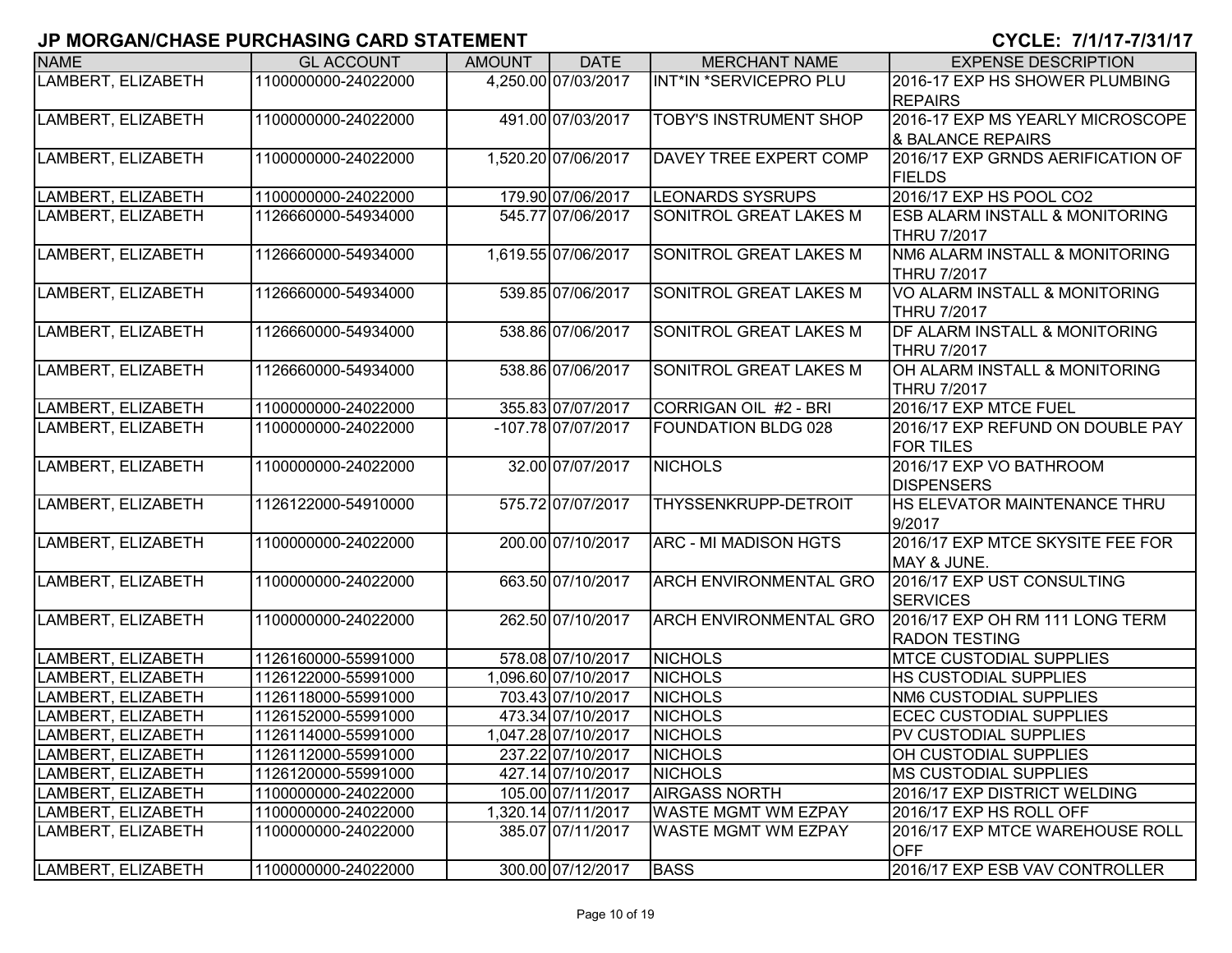| <b>NAME</b>        | <b>GL ACCOUNT</b>   | <b>AMOUNT</b> | <b>DATE</b>          | <b>MERCHANT NAME</b>              | <b>EXPENSE DESCRIPTION</b>            |
|--------------------|---------------------|---------------|----------------------|-----------------------------------|---------------------------------------|
| LAMBERT, ELIZABETH | 1100000000-24022000 |               | 11,959.50 07/12/2017 | <b>INT*IN *AQUATIC SOURCE</b>     | 2016/17 EXP HS POOL DRAIN SYSTEM      |
|                    |                     |               |                      |                                   | <b>REPAIRS</b>                        |
| LAMBERT, ELIZABETH | 1126160000-55992000 |               | 37.26 07/12/2017     | <b>NICHOLS</b>                    | <b>VO WASTEBASKETS</b>                |
| LAMBERT, ELIZABETH | 1100000000-24022000 |               | 428.50 07/13/2017    | <b>ALLIED INC</b>                 | 2016/17 EXP HS AUTO SHOP SUPPLIES     |
|                    |                     |               |                      |                                   |                                       |
| LAMBERT, ELIZABETH | 1100000000-24022000 |               | 50.00 07/13/2017     | PROTECTION ONE ALARM              | 2016/17 EXP ECEC BUILDING SECURITY    |
|                    |                     |               |                      |                                   | <b>SYSTEM</b>                         |
| LAMBERT, ELIZABETH | 1126160000-54910000 |               | 21.73 07/13/2017     | <b>QUALITY FIRST AID &amp; SA</b> | <b>MTCE FIRST AID KIT REFILLS</b>     |
| LAMBERT, ELIZABETH | 1126170000-54910000 |               | 33.06 07/13/2017     | <b>QUALITY FIRST AID &amp; SA</b> | TRANS FIRST AID KIT REFILLS           |
| LAMBERT, ELIZABETH | 1126660000-54934000 |               | 3,435.00 07/13/2017  | SONITROL GREAT LAKES M            | <b>DISTRICT SECURITY ALARM</b>        |
|                    |                     |               |                      |                                   | MONITORING FOR AUGUST THRU            |
|                    |                     |               |                      |                                   | <b>OCTOBER</b>                        |
| LAMBERT, ELIZABETH | 1126160000-55992000 |               | 85.92 07/13/2017     | STAPLS7179463758000001            | <b>DISTRICT PENCIL SHARPENERS</b>     |
| LAMBERT, ELIZABETH | 1126160000-55910000 |               | 5.97 07/13/2017      | STAPLS7179463758000001            | <b>MTCE OFFICE SUPPLIES</b>           |
| LAMBERT, ELIZABETH | 1126160000-55710000 |               | 448.16 07/17/2017    | CORRIGAN OIL #2 - BRI             | <b>MTCE FUEL</b>                      |
| LAMBERT, ELIZABETH | 1100000000-24022000 |               | 260.00 07/17/2017    | INT*IN *AQUATIC SOURCE            | 2016/17 EXP HS POOL CHLORINE          |
| LAMBERT, ELIZABETH | 1126160000-54966000 |               | 3,295.00 07/20/2017  | INT*IN *SECURE DOORS L            | <b>DISTRICT FIRE DROP TESTS</b>       |
| LAMBERT, ELIZABETH | 1126160000-54910000 |               | 143.00 07/20/2017    | INT*IN *SECURE DOORS L            | <b>MTCE TRAILER REPAIR</b>            |
| LAMBERT, ELIZABETH | 1126160000-55990000 |               | 39.75 07/20/2017     | UPS*1ZGT0W660300025812            | <b>MTCE PACKAGE RETURN</b>            |
| LAMBERT, ELIZABETH | 1126160000-55990000 |               | 6.90 07/20/2017      | UPS*2926P4NDA67                   | <b>MTCE PACKAGE RETURN</b>            |
| LAMBERT, ELIZABETH | 1126103000-54910000 |               | 150.00 07/21/2017    | <b>NATIONAL TIME</b>              | <b>ITC FIRE PUMP REVERSAL MESSAGE</b> |
|                    |                     |               |                      |                                   |                                       |
| LAMBERT, ELIZABETH | 1126120000-54910000 |               | 259.80 07/21/2017    | <b>NATIONAL TIME</b>              | MS FIRE PUMP REVERSAL MESSAGE         |
|                    |                     |               |                      |                                   |                                       |
| LAMBERT, ELIZABETH | 1126160000-55991000 |               | 55.94 07/24/2017     | <b>NICHOLS</b>                    | <b>MTCE CUSTODIAL SUPPLIES</b>        |
| LAMBERT, ELIZABETH | 1126160000-55992000 |               | 1,036.35 07/25/2017  | <b>AERO FILTER INC</b>            | <b>MS AIR FILTERS</b>                 |
| LAMBERT, ELIZABETH | 1126160000-55992000 |               | 1,895.86 07/25/2017  | <b>AERO FILTER INC</b>            | <b>NM6 AIR FILTERS</b>                |
| LAMBERT, ELIZABETH | 1126160000-55992000 |               | 396.85 07/25/2017    | <b>AERO FILTER INC</b>            | <b>NM5 AIR FILTERS</b>                |
| LAMBERT, ELIZABETH | 1126160000-55992000 |               | 401.67 07/25/2017    | <b>AERO FILTER INC</b>            | <b>DF AIR FILTERS</b>                 |
| LAMBERT, ELIZABETH | 1126160000-55992000 |               | 579.85 07/25/2017    | <b>AERO FILTER INC</b>            | <b>NW AIR FILTERS</b>                 |
| LAMBERT, ELIZABETH | 1126160000-55992000 |               | 1,099.59 07/25/2017  | <b>AERO FILTER INC</b>            | <b>OH AIR FILTERS</b>                 |
| LAMBERT, ELIZABETH | 1126160000-55992000 |               | 775.42 07/25/2017    | <b>AERO FILTER INC</b>            | PV AIR FILTERS                        |
| LAMBERT, ELIZABETH | 1126160000-55992000 |               | 33.14 07/25/2017     | <b>AERO FILTER INC</b>            | <b>VO AIR FILTERS</b>                 |
| LAMBERT, ELIZABETH | 1126160000-55992000 |               | 1,031.24 07/25/2017  | <b>AERO FILTER INC</b>            | <b>VO AIR FILTERS</b>                 |
| LAMBERT, ELIZABETH | 4126122951-54110000 |               | 5,770.48 07/25/2017  | INT*IN *AQUATIC SOURCE            | <b>HS POOL TILE REPAIRS</b>           |
| LAMBERT, ELIZABETH | 1100000000-24022000 |               | 230.00 07/25/2017    | <b>WASTE MGMT WM EZPAY</b>        | 2016/17 EXP HS TEMP ROLL OFF          |
| LAMBERT, ELIZABETH | 1100000000-24022000 |               | 2,253.52 07/25/2017  | <b>WASTE MGMT WM EZPAY</b>        | 2016/17 EXP DISTRICT WASTE            |
|                    |                     |               |                      |                                   | <b>REMOVAL</b>                        |
| LAMBERT, ELIZABETH | 1100000000-24022000 |               | 751.17 07/25/2017    | <b>WASTE MGMT WM EZPAY</b>        | 2016/17 EXP DISTRICT WASTE            |
|                    |                     |               |                      |                                   | <b>REMOVAL - REC</b>                  |
| LAMBERT, ELIZABETH | 1100000000-24022000 |               | 2,097.00 07/27/2017  | <b>GREAT LAKES HOTEL SUPP</b>     | 2016/17 EXP NATC ICE MACHINE FOR      |
|                    |                     |               |                      |                                   | <b>SOCCER LOCKER ROOM</b>             |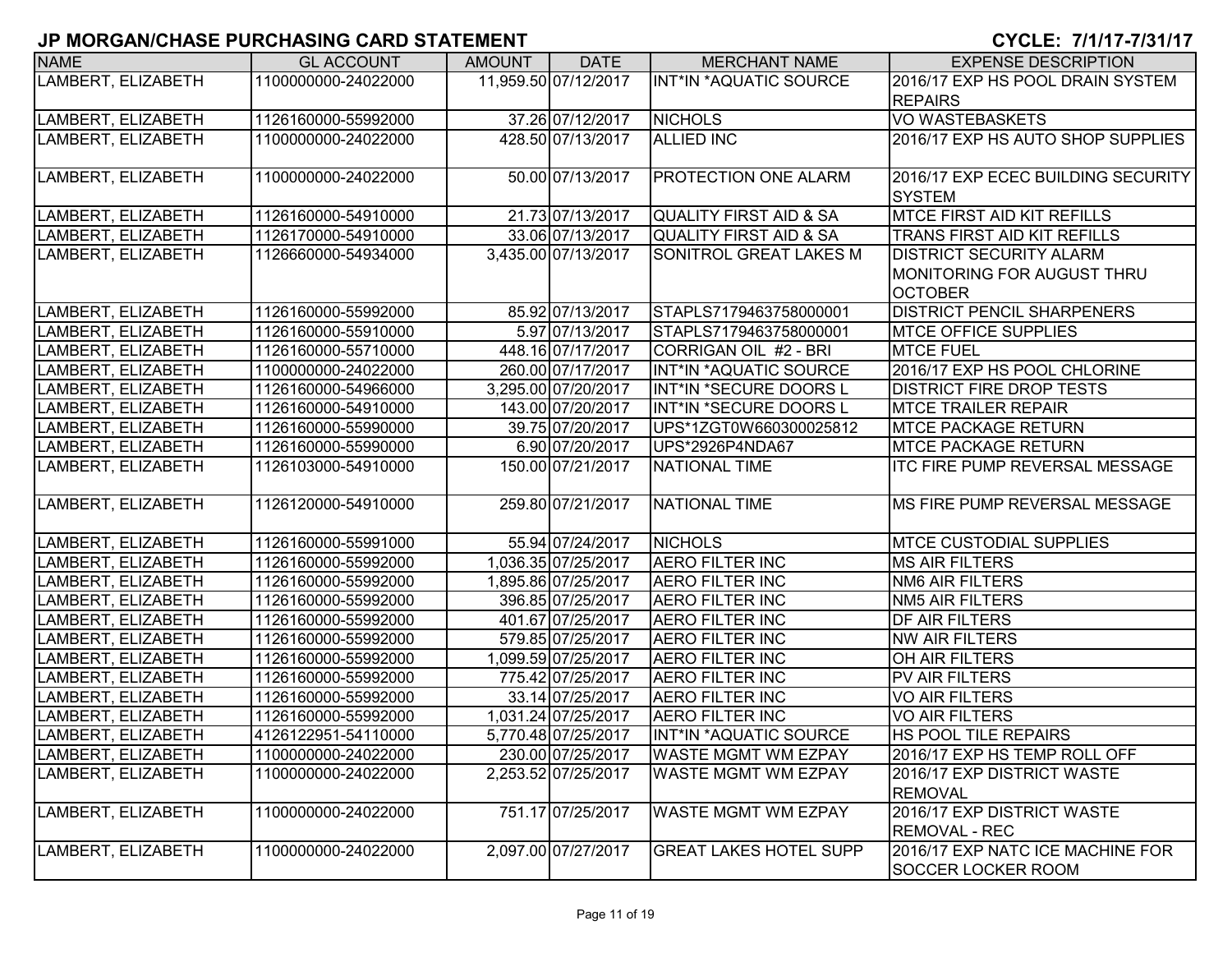| <b>NAME</b>                     | <b>GL ACCOUNT</b>   | <b>AMOUNT</b> | <b>DATE</b>         | <b>MERCHANT NAME</b>          | <b>EXPENSE DESCRIPTION</b>                                      |
|---------------------------------|---------------------|---------------|---------------------|-------------------------------|-----------------------------------------------------------------|
| LAMBERT, ELIZABETH              | 1126122000-54910000 |               | 1.785.00 07/27/2017 | INT*IN *SERVICEPRO PLU        | <b>HS SEWAGE EJECTION PITS</b>                                  |
| LAMBERT, ELIZABETH              | 1126122000-54910000 |               | 280.00 07/27/2017   | INT*IN *SERVICEPRO PLU        | <b>HS GREASE TRAP SERVICE</b>                                   |
| LAMBERT, ELIZABETH              | 1126118000-54910000 |               | 390.00 07/27/2017   | INT*IN *SERVICEPRO PLU        | <b>NM GREASE TRAP SERVICE</b>                                   |
| LAMBERT, ELIZABETH              | 1126115000-54910000 |               | 125.00 07/27/2017   | INT*IN *SERVICEPRO PLU        | <b>IDF GREASE TRAP SERVICE</b>                                  |
| LAMBERT, ELIZABETH              | 1126113000-54910000 |               | 125.00 07/27/2017   | INT*IN *SERVICEPRO PLU        | <b>NW GREASE TRAP SERVICE</b>                                   |
| LAMBERT, ELIZABETH              | 1126112000-54910000 |               | 125.00 07/27/2017   | INT*IN *SERVICEPRO PLU        | OH GREASE TRAP SERVICE                                          |
| LAMBERT, ELIZABETH              | 1126114000-54910000 |               | 125.00 07/27/2017   | INT*IN *SERVICEPRO PLU        | PV GREASE TRAP SERVICE                                          |
| LAMBERT, ELIZABETH              | 1126111000-54910000 |               | 195.00 07/27/2017   | INT*IN *SERVICEPRO PLU        | VO GREASE TRAP SERVICE                                          |
| LAMBERT, ELIZABETH              | 1126111000-54910000 |               | 360.00 07/27/2017   | INT*IN *SERVICEPRO PLU        | VO PM SNAKING ON EXIT LINE                                      |
| LAMBERT, ELIZABETH              | 1126160000-55992000 |               | 2,682.78 07/28/2017 | <b>AERO FILTER INC</b>        | HS AIR FILTERS                                                  |
| LAMBERT, ELIZABETH              | 4345660000-56420000 |               | 4,450.00 07/28/2017 | <b>ALTA EQUIPMENT COMPA</b>   | <b>MTCE PALLET JACK</b>                                         |
| LAMBERT, ELIZABETH              | 1126160000-55710000 |               | 159.60 07/28/2017   | CORRIGAN OIL #2 - BRI         | <b>MTCE FUEL</b>                                                |
| LAMBERT, ELIZABETH              | 1126100000-54910829 |               | 4,011.15 07/31/2017 | <b>ARCH ENVIRONMENTAL GRO</b> | <b>DISTRICT STORM WATER</b>                                     |
|                                 |                     |               |                     |                               | MANAGEMENT                                                      |
| LAMBERT, ELIZABETH              | 1126160000-54910000 |               | 429.50 07/31/2017   | <b>ARCH ENVIRONMENTAL GRO</b> | UST OPERATOR SERVICES FOR JULY                                  |
| LAMBERT, ELIZABETH              | 1100000000-24022000 |               | 385.07 07/31/2017   | <b>WASTE MGMT WM EZPAY</b>    | 2016/17 EXP HS NORTH ROLL OFF                                   |
|                                 |                     |               |                     |                               | <b>DUMPSTER</b>                                                 |
| <b>LAMBERT, ELIZABETH Total</b> |                     | 79,823.97     |                     |                               |                                                                 |
| <b>LUSSENDEN, ASHLEY</b>        | 1311800000-55110551 |               | 110.38 07/10/2017   | <b>TARGET</b><br>00014654     | <b>TOYS</b>                                                     |
| <b>LUSSENDEN, ASHLEY</b>        | 1311800000-55110551 |               | 16.25 07/26/2017    | MICHAELS STORES 5054          | <b>TOYS</b>                                                     |
| LUSSENDEN, ASHLEY               | 1311800000-55110551 |               | 17.99 07/28/2017    | <b>AMAZON MKTPLACE PMTS</b>   | <b>TOYS</b>                                                     |
| <b>LUSSENDEN, ASHLEY</b>        | 1311800000-55110551 |               | 25.99 07/28/2017    | <b>AMAZON MKTPLACE PMTS</b>   | <b>TOYS</b>                                                     |
| <b>LUSSENDEN, ASHLEY</b>        | 1311800000-55110551 |               | 113.44 07/28/2017   | <b>AMAZON MKTPLACE PMTS</b>   | <b>TOYS</b>                                                     |
| <b>LUSSENDEN, ASHLEY Total</b>  |                     | 284.05        |                     |                               |                                                                 |
| <b>MATSON, MELISSA</b>          | 1722100000-53220611 |               | 15.00 07/05/2017    | OAKLAND SCHOOLS-RC INT        | <b>READING STRATEGIES OS</b><br>CONFERENCE REGISTRATION - R.    |
|                                 |                     |               |                     |                               | <b>SCHUMANN</b>                                                 |
| <b>MATSON, MELISSA</b>          | 1722100000-53220611 |               | 30.00 07/05/2017    | OAKLAND SCHOOLS-RC INT        | MATH TRAJECTORIES OS WORKSHOP -<br>E. HISER                     |
| MATSON, MELISSA                 | 1722100000-53220611 |               | 45.00 07/05/2017    | OAKLAND SCHOOLS-RC INT        | MATH SDI OS WORKSHOP - D.                                       |
|                                 |                     |               |                     |                               | STOTLER, E. HISER, R. SCHUMANN                                  |
| <b>MATSON, MELISSA</b>          | 1722100000-53220611 |               | 15.00 07/05/2017    | OAKLAND SCHOOLS-RC INT        | <b>EXPLICIT INSTRUCTION OS</b><br><b>WORKSHOP - R. SCHUMANN</b> |
| MATSON, MELISSA                 | 1711115000-55110611 |               | 507.53 07/05/2017   | <b>STEPS TO LITERACY</b>      | LEVELED LIBRARY BOOKS                                           |
| <b>MATSON, MELISSA</b>          | 1711112000-55110611 |               | 507.53 07/05/2017   | <b>STEPS TO LITERACY</b>      | <b>LEVELED LIBRARY BOOKS</b>                                    |
| MATSON, MELISSA                 | 1711113000-55110611 |               | 507.53 07/05/2017   | <b>STEPS TO LITERACY</b>      | <b>LEVELED LIBRARY BOOKS</b>                                    |
| MATSON, MELISSA                 | 1711114000-55110611 |               | 507.53 07/05/2017   | <b>STEPS TO LITERACY</b>      | LEVELED LIBRARY BOOKS                                           |
| MATSON, MELISSA                 | 1711111000-55110611 |               | 507.53 07/05/2017   | <b>STEPS TO LITERACY</b>      | LEVELED LIBRARY BOOKS                                           |
| <b>MATSON, MELISSA</b>          | 1711115000-55110611 |               | 1,866.19 07/07/2017 | <b>CAPSTONE</b>               | LEVELED LIBRARY BOOKS                                           |
| MATSON, MELISSA                 | 1711112000-55110611 |               | 1,866.19 07/07/2017 | <b>CAPSTONE</b>               | LEVELED LIBRARY BOOKS                                           |
| MATSON, MELISSA                 | 1711113000-55110611 |               | 1,866.19 07/07/2017 | <b>CAPSTONE</b>               | LEVELED LIBRARY BOOKS                                           |
| MATSON, MELISSA                 | 1711114000-55110611 |               | 1,866.19 07/07/2017 | <b>CAPSTONE</b>               | LEVELED LIBRARY BOOKS                                           |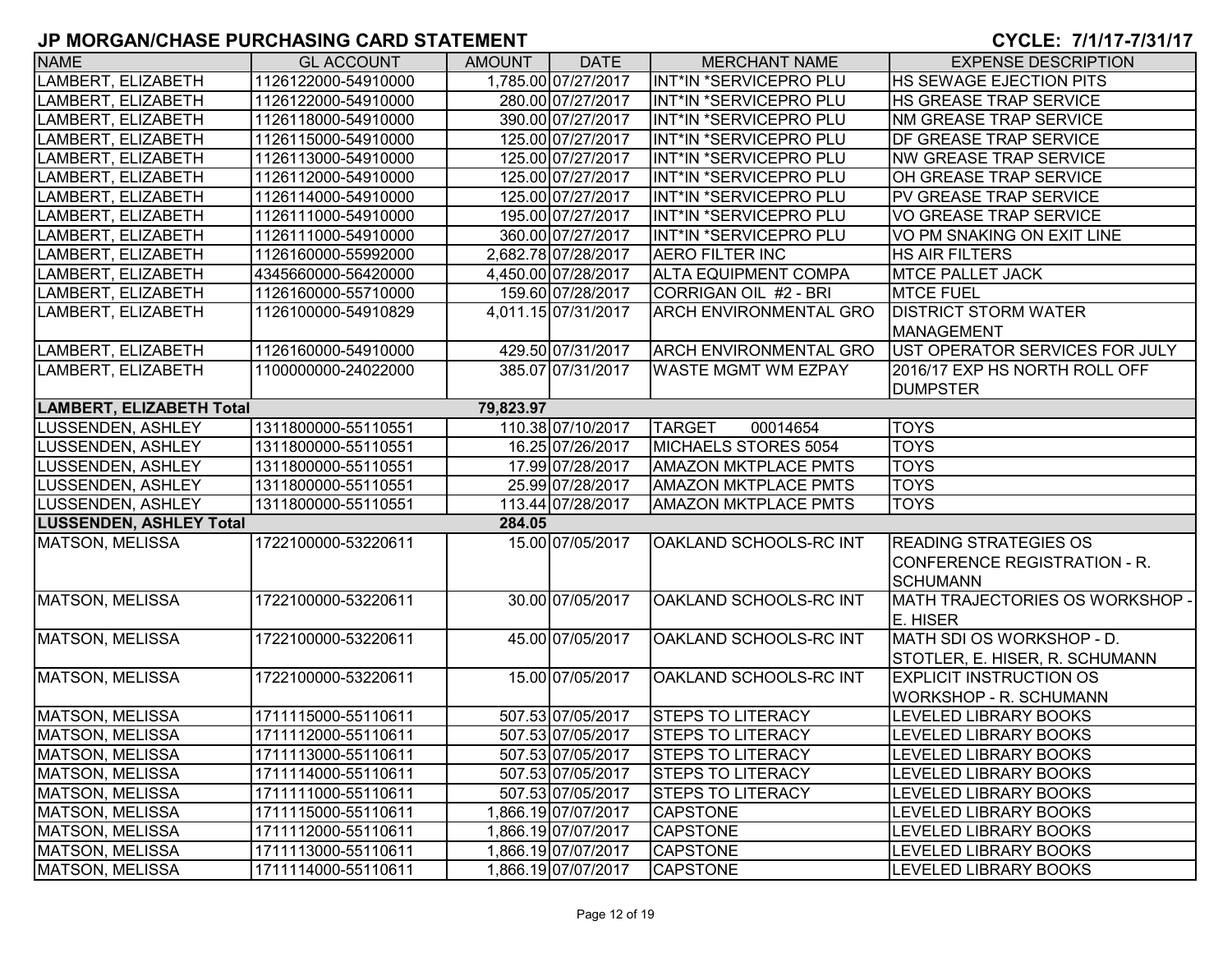| <b>NAME</b>            | <b>GL ACCOUNT</b>   | <b>AMOUNT</b> | <b>DATE</b>          | <b>MERCHANT NAME</b>         | <b>EXPENSE DESCRIPTION</b>                  |
|------------------------|---------------------|---------------|----------------------|------------------------------|---------------------------------------------|
| <b>MATSON, MELISSA</b> | 1711111000-55110611 |               | 1,866.20 07/07/2017  | <b>CAPSTONE</b>              | <b>LEVELED LIBRARY BOOKS</b>                |
| <b>MATSON, MELISSA</b> | 1711115000-53450611 |               | 2,445.00 07/11/2017  | <b>INVOICE #2017-11980</b>   | SEESAW SOFTWARE PURCHASE -                  |
|                        |                     |               |                      |                              | <b>DEERFIELD</b>                            |
| <b>MATSON, MELISSA</b> | 1711112000-53450611 |               | 2,445.00 07/11/2017  | <b>INVOICE #2017-11980</b>   | SEESAW SOFTWARE PURCHASE -                  |
|                        |                     |               |                      |                              | <b>ORCHARD HILLS</b>                        |
| <b>MATSON, MELISSA</b> | 1711113000-53450611 |               | 2,445.00 07/11/2017  | <b>INVOICE #2017-11980</b>   | SEESAW SOFTWARE PURCHASE -                  |
|                        |                     |               |                      |                              | <b>NOVI WOODS</b>                           |
| <b>MATSON, MELISSA</b> | 1711114000-53450611 |               | 2,445.00 07/11/2017  | <b>INVOICE #2017-11980</b>   | SEESAW SOFTWARE PURCHASE -                  |
|                        |                     |               |                      |                              | <b>PARKVIEW</b>                             |
| <b>MATSON, MELISSA</b> | 1711111000-53450611 |               | 2,445.00 07/11/2017  | <b>INVOICE #2017-11980</b>   | SEESAW SOFTWARE PURCHASE -                  |
|                        |                     |               |                      |                              | <b>VILLAGE OAKS</b>                         |
| <b>MATSON, MELISSA</b> | 1711118000-53450611 |               | 2,445.00 07/11/2017  | <b>INVOICE #2017-11980</b>   | SEESAW SOFTWARE PURCHASE -                  |
|                        |                     |               |                      |                              | <b>NOVI MEADOWS</b>                         |
| <b>MATSON, MELISSA</b> | 1711115000-53450611 |               | 4,184.93 07/11/2017  | RLI*RENAISSANCE LEARN        | RENAISSANCE SOFTWARE -                      |
|                        |                     |               |                      |                              | <b>DEERFIELD</b>                            |
| <b>MATSON, MELISSA</b> | 1711112000-53450611 |               | 3,480.92 07/11/2017  | RLI*RENAISSANCE LEARN        | <b>RENAISSANCE SOFTWARE - ORCHARD</b>       |
|                        | 1711113000-53450611 |               | 3,248.84 07/11/2017  | RLI*RENAISSANCE LEARN        | <b>HILLS</b><br>RENAISSANCE SOFTWARE - NOVI |
| <b>MATSON, MELISSA</b> |                     |               |                      |                              | <b>WOODS</b>                                |
| <b>MATSON, MELISSA</b> | 1711114000-53450611 |               | 5,495.00 07/11/2017  | RLI*RENAISSANCE LEARN        | RENAISSANCE SOFTWARE - PARKVIEW             |
|                        |                     |               |                      |                              |                                             |
| <b>MATSON, MELISSA</b> | 1711111000-53450611 |               | 5,829.51 07/11/2017  | <b>RLI*RENAISSANCE LEARN</b> | RENAISSANCE SOFTWARE - VILLAGE              |
|                        |                     |               |                      |                              | <b>OAKS</b>                                 |
| <b>MATSON, MELISSA</b> | 1711118000-53450611 |               | 11,324.89 07/11/2017 | RLI*RENAISSANCE LEARN        | RENAISSANCE SOFTWARE - NOVI                 |
|                        |                     |               |                      |                              | <b>MEADOWS</b>                              |
| <b>MATSON, MELISSA</b> | 1711115000-55110611 |               | 60.69 07/12/2017     | <b>CAPSTONE</b>              | LEVELED LIBRARY BOOKS - DEERFIELD           |
|                        |                     |               |                      |                              |                                             |
| <b>MATSON, MELISSA</b> | 1711112000-55110611 |               | 60.69 07/12/2017     | <b>CAPSTONE</b>              | LEVELED LIBRARY BOOKS - ORCHARD             |
|                        |                     |               |                      |                              | <b>HILLS</b>                                |
| <b>MATSON, MELISSA</b> | 1711113000-55110611 |               | 60.69 07/12/2017     | <b>CAPSTONE</b>              | LEVELED LIBRARY BOOKS - NOVI                |
|                        |                     |               |                      |                              | <b>WOODS</b>                                |
| <b>MATSON, MELISSA</b> | 1711114000-55110611 |               | 60.69 07/12/2017     | <b>CAPSTONE</b>              | LEVELED LIBRARY BOOKS - PARKVIEW            |
|                        |                     |               |                      |                              |                                             |
| <b>MATSON, MELISSA</b> | 1711111000-55110611 |               | 60.69 07/12/2017     | <b>CAPSTONE</b>              | LEVELED LIBRARY BOOKS - VILLAGE             |
|                        |                     |               |                      |                              | <b>OAKS</b>                                 |
| <b>MATSON, MELISSA</b> | 1711115000-53450611 |               | 4,392.86 07/13/2017  | <b>IXL</b>                   | XL SOFTWARE - DEERFIELD                     |
| <b>MATSON, MELISSA</b> | 1711112000-53450611 |               | 4,392.86 07/13/2017  | IXL                          | IXL SOFTWARE - ORCHARD HILLS                |
| MATSON, MELISSA        | 1711113000-53450611 |               | 4,392.86 07/13/2017  | IXL                          | IXL SOFTWARE - NOVI WOODS                   |
| <b>MATSON, MELISSA</b> | 1711114000-53450611 |               | 4,392.86 07/13/2017  | <b>IXL</b>                   | IXL SOFTWARE - PARKVIEW                     |
| MATSON, MELISSA        | 1711111000-53450611 |               | 4,392.86 07/13/2017  | IXL                          | IXL SOFTWARE - VILLAGE OAKS                 |
| MATSON, MELISSA        | 1711118000-53450611 |               | 4,392.86 07/13/2017  | <b>IXL</b>                   | IXL SOFTWARE - NOVI MEADOWS                 |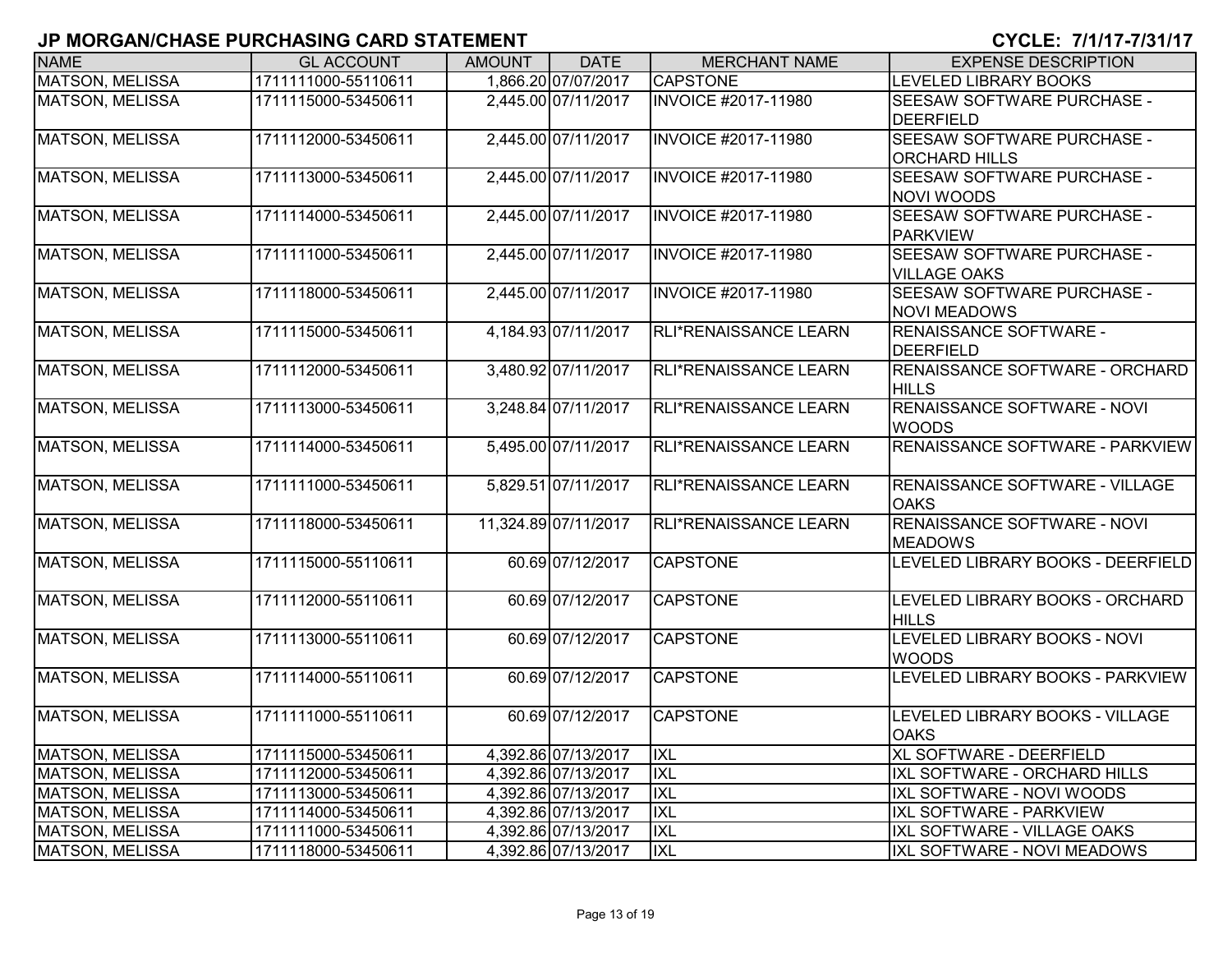| <b>NAME</b>            | <b>GL ACCOUNT</b>   | <b>AMOUNT</b> | <b>DATE</b>         | <b>MERCHANT NAME</b>          | <b>EXPENSE DESCRIPTION</b>                                                                                         |
|------------------------|---------------------|---------------|---------------------|-------------------------------|--------------------------------------------------------------------------------------------------------------------|
| <b>MATSON, MELISSA</b> | 1711220000-53450611 |               | 4,392.84 07/13/2017 | <b>IXL</b>                    | IXL SOFTWARE - NOVI MIDDLE SCHOOL                                                                                  |
| <b>MATSON, MELISSA</b> | 1711115000-55110611 |               | 658.41 07/13/2017   | <b>SCHOLASTIC EDUCATION</b>   | LEVELED LIBRARY BOOKS - DEERFIELD                                                                                  |
| <b>MATSON, MELISSA</b> | 1711112000-55110611 |               | 658.41 07/13/2017   | <b>SCHOLASTIC EDUCATION</b>   | LEVELED LIBRARY BOOKS - ORCHARD<br><b>HILLS</b>                                                                    |
| <b>MATSON, MELISSA</b> | 1711113000-55110611 |               | 658.41 07/13/2017   | <b>SCHOLASTIC EDUCATION</b>   | LEVELED LIBRARY BOOKS - NOVI<br><b>WOODS</b>                                                                       |
| <b>MATSON, MELISSA</b> | 1711114000-55110611 |               | 658.41 07/13/2017   | <b>SCHOLASTIC EDUCATION</b>   | LEVELED LIBRARY BOOKS - PARKVIEW                                                                                   |
| <b>MATSON, MELISSA</b> | 1711111000-55110611 |               | 658.40 07/13/2017   | SCHOLASTIC EDUCATION          | LEVELED LIBRARY BOOKS - VILLAGE<br><b>OAKS</b>                                                                     |
| <b>MATSON, MELISSA</b> | 1711115000-55110611 |               | 34.08 07/14/2017    | <b>SCHOLASTIC EDUCATION</b>   | LEVELED LIBRARY BOOKS - DEERFIELD                                                                                  |
| <b>MATSON, MELISSA</b> | 1711112000-55110611 |               | 34.08 07/14/2017    | <b>SCHOLASTIC EDUCATION</b>   | LEVELED LIBRARY BOOKS - ORCHARD<br><b>HILLS</b>                                                                    |
| <b>MATSON, MELISSA</b> | 1711113000-55110611 |               | 34.08 07/14/2017    | <b>SCHOLASTIC EDUCATION</b>   | LEVELED LIBRARY BOOKS - NOVI<br><b>WOODS</b>                                                                       |
| <b>MATSON, MELISSA</b> | 1711114000-55110611 |               | 34.08 07/14/2017    | <b>SCHOLASTIC EDUCATION</b>   | LEVELED LIBRARY BOOKS - PARKVIEW                                                                                   |
| <b>MATSON, MELISSA</b> | 1711111000-55110611 |               | 34.08 07/14/2017    | <b>SCHOLASTIC EDUCATION</b>   | LEVELED LIBRARY BOOKS - VILLAGE<br><b>OAKS</b>                                                                     |
| <b>MATSON, MELISSA</b> | 1722100000-54910630 |               | 8,000.00 07/19/2017 | UM GEN ACCT REC               | ORGANIZATIONAL FEE FOR SUMMER<br>YOUTH DIALOGUES                                                                   |
| <b>MATSON, MELISSA</b> | 1722100000-53220611 |               | 175.00 07/20/2017   | <b>ACT*MTS CONFERECE</b>      | <b>MOVING TOWARD SOLUTIONS</b><br>CONFERENCE REGISTRATION - S.<br><b>EBEL</b>                                      |
| MATSON, MELISSA        | 1711322000-55110614 |               | 439.45 07/20/2017   | <b>BIOZONE CORPORATION</b>    | PAYMENT FOR IB BIOLOGY BOOKS                                                                                       |
| <b>MATSON, MELISSA</b> | 1722100000-53220611 |               | 299.00 07/20/2017   | <b>EB ILLUMINATE EDUCATI</b>  | <b>ILLUMINATE CONFERENCE</b><br><b>REGISTRATION - J. DINKELMANN</b>                                                |
| <b>MATSON, MELISSA</b> | 1722100000-53220611 |               | 279.00 07/20/2017   | <b>MAS FPS</b>                | 2017/18 MICHIGAN ASSOCIATION OF<br>STATE/FEDERAL PROGRAMS<br>DIRECTORS BOOT CAMP<br><b>REGISTRATION - A. SMITH</b> |
| MATSON, MELISSA        | 1722100000-57410611 |               | 60.00 07/20/2017    | <b>MICHIGAN PUPIL ACCOUNT</b> | MICHIGAN PUPIL ACCOUNTING AND<br><b>ATTENDANCE ASSOCIATION</b><br>MEMBERSHIP DUES - DR. RJ WEBBER                  |
| <b>MATSON, MELISSA</b> | 1722100000-57910611 |               | 75.87 07/21/2017    | AMAZON.COM                    | PROJECT BASED LEARNING BOOKS -<br>M. LEE                                                                           |
| <b>MATSON, MELISSA</b> | 1722100000-57910611 |               | 1,308.08 07/21/2017 | <b>BUCK INSTITUTE FOR EDU</b> | PROJECT BASED LEARNING BOOKS -<br>M. LEE                                                                           |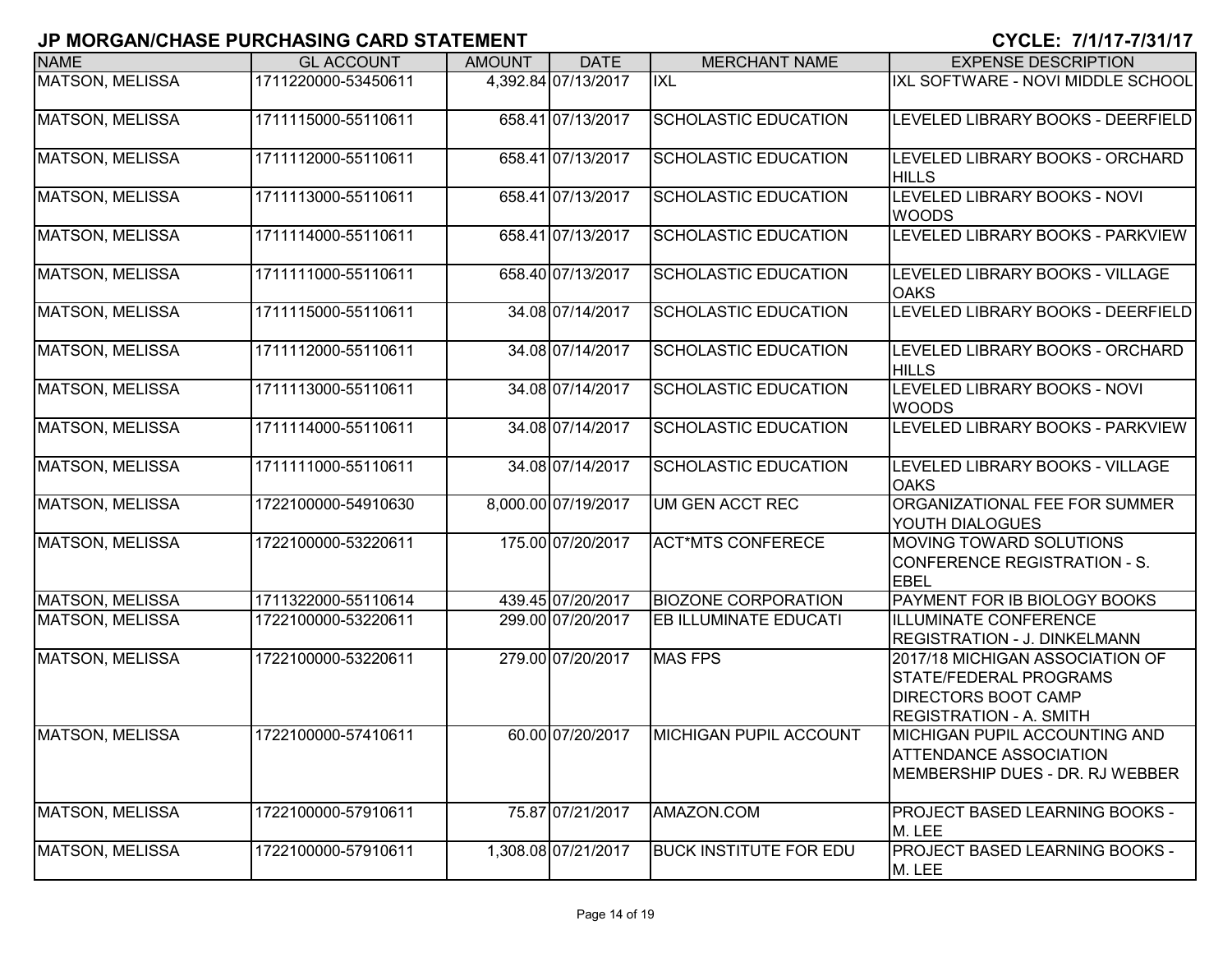| <b>NAME</b>                  | <b>GL ACCOUNT</b>   | <b>AMOUNT</b> | <b>DATE</b>         | <b>MERCHANT NAME</b>              | <b>EXPENSE DESCRIPTION</b>                                |
|------------------------------|---------------------|---------------|---------------------|-----------------------------------|-----------------------------------------------------------|
| <b>MATSON, MELISSA</b>       | 1711322000-55110611 |               | 44.93 07/24/2017    | AMAZON.COM                        | <b>BOOK PURCHASE - INSTRUCTIONAL</b>                      |
|                              |                     |               |                     |                                   | (NOVI HIGH SCHOOL)                                        |
| <b>MATSON, MELISSA</b>       | 1722100000-53220611 |               | 900.00 07/25/2017   | <b>ADVANCED ORG</b>               | <b>ADVANCED CONFERENCE</b>                                |
|                              |                     |               |                     |                                   | REGISTRATION - DR. RJ WEBBER, J.                          |
|                              |                     |               |                     |                                   | DINKELMANN, D. HOPPENSTEDT, S.                            |
|                              |                     |               |                     |                                   | <b>PATEL</b>                                              |
| <b>MATSON, MELISSA</b>       | 1722100000-57410619 |               | 8,100.00 07/26/2017 | ADVANCE EDUCATION, INC            | PAYMENT FOR ADVANCED                                      |
|                              |                     |               |                     |                                   | <b>IMPROVEMENT NETWORK FEE</b>                            |
|                              |                     |               |                     |                                   | (DISTRICT AND ALL SCHOOLS)                                |
| MATSON, MELISSA              | 1711322000-55110611 |               | 266.70 07/27/2017   | <b>AMAZON MKTPLACE PMTS</b>       | PURCHASE OF NOVI HIGH SCHOOL                              |
|                              |                     |               |                     |                                   | <b>SCIENCE TEACHING SUPPLIES</b>                          |
| <b>MATSON, MELISSA</b>       | 1711322000-55110611 |               | 506.62 07/27/2017   | CAROLINA BIOLOGIC SUPP            | PURCHASE OF NOVI HIGH SCHOOL                              |
|                              |                     |               |                     |                                   | <b>SCIENCE TEACHING SUPPLIES</b>                          |
| <b>MATSON, MELISSA</b>       | 1711322000-55110611 |               | 2,182.00 07/27/2017 | INT*IN *SKULLS UNLIMIT            | PURCHASE OF SKULLS FOR NOVI HIGH                          |
|                              |                     |               |                     |                                   | SCHOOL SCIENCE CLASSES                                    |
| <b>MATSON, MELISSA</b>       | 1722100000-55990630 |               | 25.00 07/27/2017    |                                   | REI*GREENWOODHEINEMANN SUBSCRIPTION FOR LEVELED BOOK      |
|                              |                     |               |                     |                                   | <b>WEB - COACHING OFFICE</b>                              |
| <b>MATSON, MELISSA</b>       | 1711322000-55110611 |               | 6,547.84 07/27/2017 | <b>VERNIER SOFTWARE &amp; TEC</b> | PURCHASE OF NOVI HIGH SCHOOL                              |
|                              |                     |               |                     |                                   | <b>SCIENCE TEACHING</b>                                   |
|                              |                     |               |                     |                                   | SUPPLIES/EQUIPMENT                                        |
| <b>MATSON, MELISSA</b>       | 1722100000-57910611 |               | 835.92 07/28/2017   | <b>AHA PROCESS INC</b>            | NEW TEACHER ORIENTATION BOOK                              |
|                              |                     |               |                     |                                   | <b>ORDER</b>                                              |
| <b>MATSON, MELISSA</b>       | 1711322000-55110611 |               | 26.20 07/28/2017    | <b>AMAZON MKTPLACE PMTS</b>       | PURCHASE OF NOVI HIGH SCHOOL                              |
|                              |                     |               |                     |                                   | <b>SCIENCE EQUIPMENT</b>                                  |
| <b>MATSON, MELISSA</b>       | 1711322000-55110611 |               | 4,625.60 07/28/2017 | <b>CAROLINA BIOLOGIC SUPP</b>     | PURCHASE OF NOVI HIGH SCHOOL                              |
| <b>MATSON, MELISSA</b>       | 1711322000-53450611 |               | 1,740.00 07/28/2017 | HMCO *BOOKS                       | SCIENCE SUPPLIES/EQUIPMENT<br>PURCHASE OF FRENCH TEACHING |
|                              |                     |               |                     |                                   | <b>SOFTWARE</b>                                           |
| <b>MATSON, MELISSA</b>       | 1722100000-53220611 |               | 500.00 07/28/2017   | OAKLAND SCHOOLS-RC INT            | <b>ADD+VANTAGE MATH RECOVERY</b>                          |
|                              |                     |               |                     |                                   | COURSE OS REGISTRATION - K.                               |
|                              |                     |               |                     |                                   | <b>WALKER</b>                                             |
| MATSON, MELISSA              | 1722100000-57910611 |               | 101.61 07/28/2017   | STAPLS7180350965000001            | OFFICE SUPPLY PURCHASE                                    |
| <b>MATSON, MELISSA</b>       | 1711322000-55110611 |               | 37.00 07/31/2017    | <b>AMAZON MKTPLACE PMTS</b>       | PURCHASE OF NOVI HIGH SCHOOL                              |
|                              |                     |               |                     |                                   | <b>SCIENCE SUPPLIES/EQUIPMENT</b>                         |
| <b>MATSON, MELISSA</b>       | 1711322000-55110611 |               | 2,156.76 07/31/2017 | <b>AMAZON MKTPLACE PMTS</b>       | PURCHASE OF NOVI HIGH SCHOOL                              |
|                              |                     |               |                     |                                   | SCIENCE SUPPLIES/EQUIPMENT                                |
| <b>MATSON, MELISSA</b>       | 1722100000-57910611 |               | 489.01 07/31/2017   | AMAZON.COM                        | NEW TEACHER ORIENTATION BOOK                              |
|                              |                     |               |                     |                                   | <b>PURCHASE</b>                                           |
| <b>MATSON, MELISSA</b>       | 1711322000-55110611 |               | 5,373.54 07/31/2017 | <b>FLINN SCIENTIFIC, I</b>        | PURCHASE OF NOVI HIGH SCHOOL                              |
|                              |                     |               |                     |                                   | <b>SCIENCE SUPPLIES/EQUIPMENT</b>                         |
| <b>MATSON, MELISSA Total</b> |                     | 139,818.72    |                     |                                   |                                                           |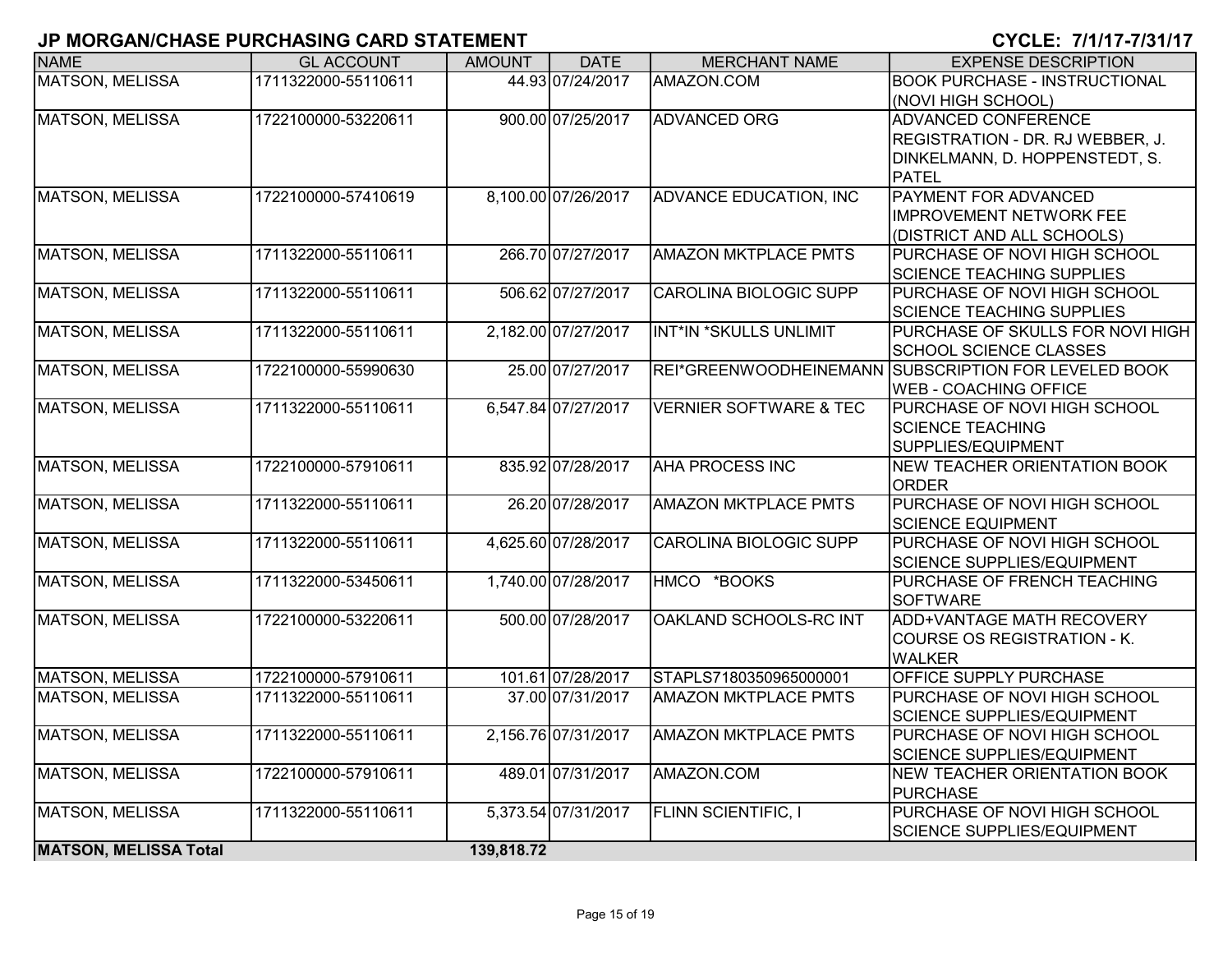| <b>NAME</b>                   | <b>GL ACCOUNT</b>   | <b>AMOUNT</b> | <b>DATE</b>         | <b>MERCHANT NAME</b>          | <b>EXPENSE DESCRIPTION</b>            |
|-------------------------------|---------------------|---------------|---------------------|-------------------------------|---------------------------------------|
| MATTHEWS, STEVEN              | 1123200000-53229000 |               | 690.00 07/26/2017   | AMERICAN ASSOC OF SCHO        | 2018 AASA CONFERENCE                  |
|                               |                     |               |                     |                               | <b>REGISTRATION; STEVE MATTHEWS</b>   |
| <b>MATTHEWS, STEVEN Total</b> |                     | 690.00        |                     |                               |                                       |
| MILLER, HELEN                 | 6100001000-24316770 |               | 54.00 07/11/2017    | <b>TLF VANESSAS FLOWERS</b>   | <b>FUNERAL FLOWERS/KELSEY</b>         |
|                               |                     |               |                     |                               | <b>LIEPA/WAYNE RESA</b>               |
| <b>MILLER, HELEN</b>          | 1128300000-55610000 |               | 200.00 07/19/2017   | <b>MARIA S ITALIAN BAKERY</b> | <b>LUNCH/MTCE ASSISTANT SUPER</b>     |
|                               |                     |               |                     |                               | <b>INTERVIEWS</b>                     |
| MILLER, HELEN                 | 1128300000-55610000 |               | 26.99 07/19/2017    | MEIJER INC #122 Q01           | <b>FRUIT/MTCE ASSISTANT SUPER</b>     |
|                               |                     |               |                     |                               | <b>INTERVIEWS</b>                     |
| MILLER, HELEN                 | 1128300000-55610000 |               | 24.76 07/19/2017    | PANERA BREAD #667             | BAGELS/MTCE ASSISTANT SUPER           |
|                               |                     |               |                     |                               | <b>INTERVIEWS</b>                     |
| MILLER, HELEN                 | 1124122000-53220000 |               | -8.82 07/26/2017    | <b>RADISSON</b>               | <b>LODGING CREDIT</b>                 |
| MILLER, HELEN                 | 1128300000-55610000 |               | 3.00 07/31/2017     | <b>KOCHER'S MARKET</b>        | <b>WATER/HUMANEX MTG</b>              |
| <b>MILLER, HELEN Total</b>    |                     | 299.93        |                     |                               |                                       |
| NESMITH, RUSSELL              | 1100000000-24022000 |               | 1,292.70 07/03/2017 | <b>ATOMIC CLEANING SYSTEM</b> | 2016-17 EXP MTCE EQUIPMENT            |
| NESMITH, RUSSELL              | 1126160000-55992000 |               | 194.96 07/07/2017   | <b>BEST PLUMBING SPECIALT</b> | <b>MTCE ACORN SINK PARTS</b>          |
| NESMITH, RUSSELL              | 1126160000-55992000 |               | 54.29 07/12/2017    | THE HOME DEPOT #2737          | <b>MS DRINKING FOUNTAINS</b>          |
| NESMITH, RUSSELL              | 1126160000-55992000 |               | 99.71 07/13/2017    | THE HOME DEPOT #2737          | <b>MS DRINKING FOUNTAINS</b>          |
| NESMITH, RUSSELL              | 1126160000-55992000 |               | 250.62 07/14/2017   | <b>BEST PLUMBING SPECIALT</b> | <b>IMTCE STOCK PLUMBING SUPPLIES</b>  |
| NESMITH, RUSSELL              | 1126160000-55992000 |               | 8.20 07/17/2017     | THE HOME DEPOT #2737          | <b>MS DRINKING FOUNTAINS</b>          |
| NESMITH, RUSSELL              | 1126160000-55992000 |               | 89.44 07/19/2017    | THE HOME DEPOT #2737          | <b>MS DRINKING FOUNTAINS</b>          |
| NESMITH, RUSSELL              | 1126160000-55992000 |               | 501.17 07/27/2017   | <b>BEST PLUMBING SPECIALT</b> | MS MEDIA CENTER BOTTLE FILLER         |
| NESMITH, RUSSELL              | 1126160000-55992000 |               | 4.29 07/27/2017     | THE HOME DEPOT #2704          | <b>HS OFFICIALS BATHROOM</b>          |
| NESMITH, RUSSELL              | 1126160000-55992000 |               | 5.99 07/28/2017     | THE HOME DEPOT #2737          | <b>MTCE PAINT SUPPLIES</b>            |
| <b>NESMITH, RUSSELL Total</b> |                     | 2,501.37      |                     |                               |                                       |
| NEWMAN, MARK                  | 1126160000-55992000 |               | 436.12 07/06/2017   | <b>SMARTSIGN</b>              | <b>DISTRICT TRAFFIC SIGNS</b>         |
| NEWMAN, MARK                  | 1126160000-55992000 |               | 168.01 07/10/2017   | PPG PAINTS 9455               | <b>DISTRICT PAINT</b>                 |
| NEWMAN, MARK                  | 1126160000-55992000 |               | 1,302.00 07/12/2017 | <b>REDFORD LOCK COMPANY I</b> | <b>DISTRICT PADLOCKS</b>              |
| NEWMAN, MARK                  | 1126160000-55992000 |               | 20.38 07/14/2017    | SHIFFLER EQUIPMENT            | <b>VO ADDITION FLAGS</b>              |
| NEWMAN, MARK                  | 1126160000-55992000 |               | 164.65 07/18/2017   | <b>SMARTSIGN</b>              | <b>DISTRICT TRAFFIC SIGNS</b>         |
| NEWMAN, MARK                  | 1126160000-55992000 |               | -323.20 07/25/2017  | <b>SMARTSIGN</b>              | <b>REFUND ON RETURN OF 6 TRAFFIC</b>  |
|                               |                     |               |                     |                               | <b>SIGNS</b>                          |
| <b>NEWMAN, MARK Total</b>     |                     | 1,767.96      |                     |                               |                                       |
| NOWICKI, MATTHEW              | 1100000000-24022000 |               | 343.35 07/03/2017   | <b>HOLIDAY INNS</b>           | 2016-17 EXP CONFERENCE LODGING        |
| NOWICKI, MATTHEW              | 1127170000-55730000 |               | 110.28 07/07/2017   | <b>KIMBALL MIDWEST</b>        | <b>SUPPLIES</b>                       |
| NOWICKI, MATTHEW              | 1127170000-55730000 |               | 147.00 07/10/2017   | <b>KIMBALL MIDWEST</b>        | <b>SUPPLIES</b>                       |
| <b>NOWICKI, MATTHEW Total</b> |                     | 600.63        |                     |                               |                                       |
| OCONNOR, GAIL                 | 1335100000-55110553 |               | 31.88 07/06/2017    | AMAZON.COM                    | <b>TEACHING SUPPLIES</b>              |
| <b>OCONNOR, GAIL</b>          | 1335100000-54910553 |               | 35.00 07/07/2017    | <b>CRAIGSLIST.ORG</b>         | <b>CARE TEACHING PURCHASE SERVICE</b> |
| OCONNOR, GAIL                 | 1311800000-55110551 |               | 3,432.41 07/26/2017 | <b>TEACHING STRATEGIES</b>    | <b>TEACHING SUPPLIES</b>              |
| <b>OCONNOR, GAIL Total</b>    |                     | 3,499.29      |                     |                               |                                       |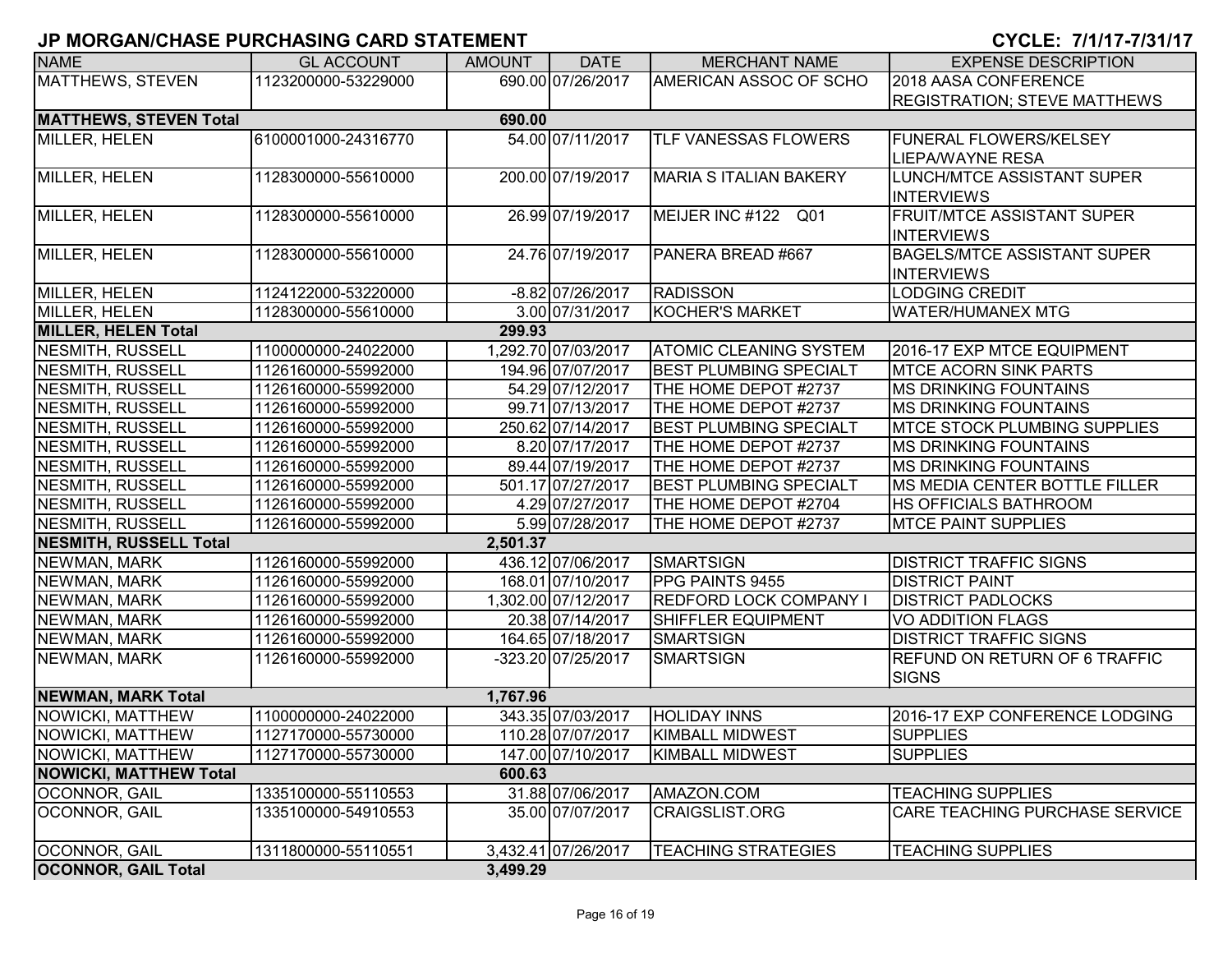| <b>NAME</b>                                | <b>GL ACCOUNT</b>   | <b>AMOUNT</b> | <b>DATE</b>       | <b>MERCHANT NAME</b>          | <b>EXPENSE DESCRIPTION</b>         |  |  |
|--------------------------------------------|---------------------|---------------|-------------------|-------------------------------|------------------------------------|--|--|
| <b>REICHLEY, CARRIE</b>                    | 1111118000-55110708 |               | 21.95 07/13/2017  | STORYBOARD THAT               | LISA ERICKSON'S CLASSROOM          |  |  |
|                                            |                     |               |                   |                               | <b>SUPPLIES</b>                    |  |  |
| <b>REICHLEY, CARRIE Total</b>              |                     | 21.95         |                   |                               |                                    |  |  |
| SAMMUT, CHRISTINA                          | 1311800000-55110551 |               | 66.41 07/10/2017  | <b>TARGET</b><br>00014654     | <b>CLASSROOM MATERIALS</b>         |  |  |
| SAMMUT, CHRISTINA                          | 1311800000-55110551 |               | 45.85 07/18/2017  | <b>MICHAELS STORES 3744</b>   | <b>CLASSROOM MATERIALS</b>         |  |  |
| SAMMUT, CHRISTINA                          | 1311800000-55110551 |               | 128.26 07/20/2017 | OTC BRANDS, INC.              | <b>CLASSROOM MATERIALS</b>         |  |  |
| SAMMUT, CHRISTINA                          | 1311800000-55110551 |               | 39.98 07/28/2017  | <b>AMAZON MKTPLACE PMTS</b>   | <b>CLASSROOM MATERIALS</b>         |  |  |
| <b>SAMMUT, CHRISTINA Total</b>             |                     | 280.50        |                   |                               |                                    |  |  |
| <b>SCHRINER, STEPHANIE</b>                 | 1124120000-55910000 |               | 23.31 07/26/2017  | FEDEXOFFICE 00030049          | <b>PRINTING FOR SCHEDULING</b>     |  |  |
| <b>SCHRINER, STEPHANIE Total</b>           |                     | 23.31         |                   |                               |                                    |  |  |
| SHOEMAKER, DEANNA                          | 1125200000-57410000 |               | 143.00 07/11/2017 | <b>MSBO</b>                   | <b>BIRRELL RENEWAL</b>             |  |  |
| SHOEMAKER, DEANNA                          | 1125200000-57410000 |               | 143.00 07/11/2017 | <b>MSBO</b>                   | <b>MALBON RENEWAL</b>              |  |  |
| <b>SHOEMAKER, DEANNA Total</b>             |                     | 286.00        |                   |                               |                                    |  |  |
| <b>SMITH, CHRISTIN</b>                     | 1311800000-55110551 |               | 69.88 07/31/2017  | <b>IKEA CANTON</b>            | <b>CLASSROOM SUPPLIES</b>          |  |  |
| <b>SMITH, CHRISTIN Total</b>               |                     | 69.88         |                   |                               |                                    |  |  |
| SOVEL, SHEILA                              | 1311800000-55110551 |               | 32.67 07/10/2017  | <b>TARGET</b><br>00008961     | <b>CLASSROOM EXPENSES</b>          |  |  |
| SOVEL, SHEILA                              | 6100041000-24316355 |               | 59.49 07/14/2017  | <b>STAPLES</b><br>00109520    | <b>CLASSROOM SUPPLIES</b>          |  |  |
| SOVEL, SHEILA                              | 1311800000-55110551 |               | 86.93 07/14/2017  | <b>TARGET</b><br>00008961     | <b>CLASSROOM SUPPLIES</b>          |  |  |
| <b>SOVEL, SHEILA</b>                       | 6100041000-24316355 |               | 21.00 07/19/2017  | <b>TARGET</b><br>00008961     | <b>CLASSROOM SUPPLIES</b>          |  |  |
| <b>SOVEL, SHEILA</b>                       | 1311800000-55110551 |               | 23.30 07/20/2017  | <b>VILLAGE TOY SHOPPE</b>     | <b>CLASSROOM SUPPLIES</b>          |  |  |
| <b>SOVEL, SHEILA</b>                       | 6100041000-24316355 |               | 17.48 07/24/2017  | <b>TARGET</b><br>00008961     | <b>CLASSROOM EXPENSES</b>          |  |  |
| <b>SOVEL, SHEILA Total</b><br>240.87       |                     |               |                   |                               |                                    |  |  |
| <b>STEEH, ROBERT</b>                       | 6100025000-24316301 |               | 294.44 07/07/2017 | SAMS CLUB #6657               | <b>VENDING SUPPLIES FOR SUMMER</b> |  |  |
|                                            |                     |               |                   |                               | <b>SCHOOL</b>                      |  |  |
| STEEH, ROBERT                              | 1331100000-53220000 |               | 27.78 07/10/2017  | SQU*SQ *GOSQ.COM SALAD        | <b>COMMUNITY EDUCATION</b>         |  |  |
|                                            |                     |               |                   |                               | CONFERENCE EXPENSE - TRAVEL        |  |  |
| STEEH, ROBERT                              | 1331100000-53220000 |               | 15.00 07/11/2017  | <b>BARRIBA CANTINA</b>        | <b>MEALS AT CONFERENCE</b>         |  |  |
| STEEH, ROBERT                              | 1331100000-53220000 |               | 79.87 07/11/2017  | <b>BOHANAN'S PRIME STEAKS</b> | <b>MEALS AT CONFERENCE</b>         |  |  |
| STEEH, ROBERT                              | 1331100000-53220000 |               | 36.00 07/13/2017  | <b>AIRLINES PARKING</b>       | <b>CONFERENCE EXPENSE</b>          |  |  |
| STEEH, ROBERT                              | 1331100000-53220000 |               | 18.37 07/13/2017  | <b>MADDOGS BRITISH PU</b>     | <b>MEALS AT CONFERENCE</b>         |  |  |
| STEEH, ROBERT                              | 1331100000-53220000 |               | 37.80 07/13/2017  | SQ *DIPLOMAT TAXI 2           | CONFERENCE TRAVEL EXPENSE          |  |  |
| STEEH, ROBERT                              | 1331100000-53220000 |               | 630.21 07/14/2017 | <b>HILTON</b>                 | <b>CONFERENCE LODGING</b>          |  |  |
| STEEH, ROBERT                              | 1331100000-53220000 |               | 18.85 07/14/2017  | MICHELINOS OLE LONESTA        | <b>CONFERENCE MEAL</b>             |  |  |
| <b>STEEH, ROBERT Total</b><br>1,158.32     |                     |               |                   |                               |                                    |  |  |
| <b>STRICKER, CHRISTINE</b>                 | 1335100000-55110553 |               | 28.00 07/05/2017  | JOANN ETC #1933               | <b>SUPPLIES FOR PRESCHOOL CARE</b> |  |  |
| <b>STRICKER, CHRISTINE</b>                 | 1335100000-55110553 |               | 57.71 07/10/2017  | <b>TARGET</b><br>00014654     | MARKERS AND CRAYONS FOR            |  |  |
|                                            |                     |               |                   |                               | <b>PRESCHOOL CARE</b>              |  |  |
| STRICKER, CHRISTINE                        | 1335100000-55110553 |               | 19.60 07/10/2017  | THE HOME DEPOT #2737          | <b>SUMMER CARE SUPPLIES</b>        |  |  |
| <b>STRICKER, CHRISTINE</b>                 | 1335100000-55110553 |               | 15.00 07/24/2017  | <b>DOLLAR TREE</b>            | SUMMER CAMP CRAFT SUPPLIES         |  |  |
| STRICKER, CHRISTINE                        | 1335100000-55110553 |               | 15.88 07/24/2017  | JOANN ETC #1933               | <b>SUMMER CAMP CRAFT SUPPLIES</b>  |  |  |
| <b>STRICKER, CHRISTINE Total</b><br>136.19 |                     |               |                   |                               |                                    |  |  |
| <b>TURNER, NANCY</b>                       | 4345618000-56420000 |               | 843.79 07/19/2017 | SCR*ALLEGRO                   | TABLES AND CLIMING STAIRS          |  |  |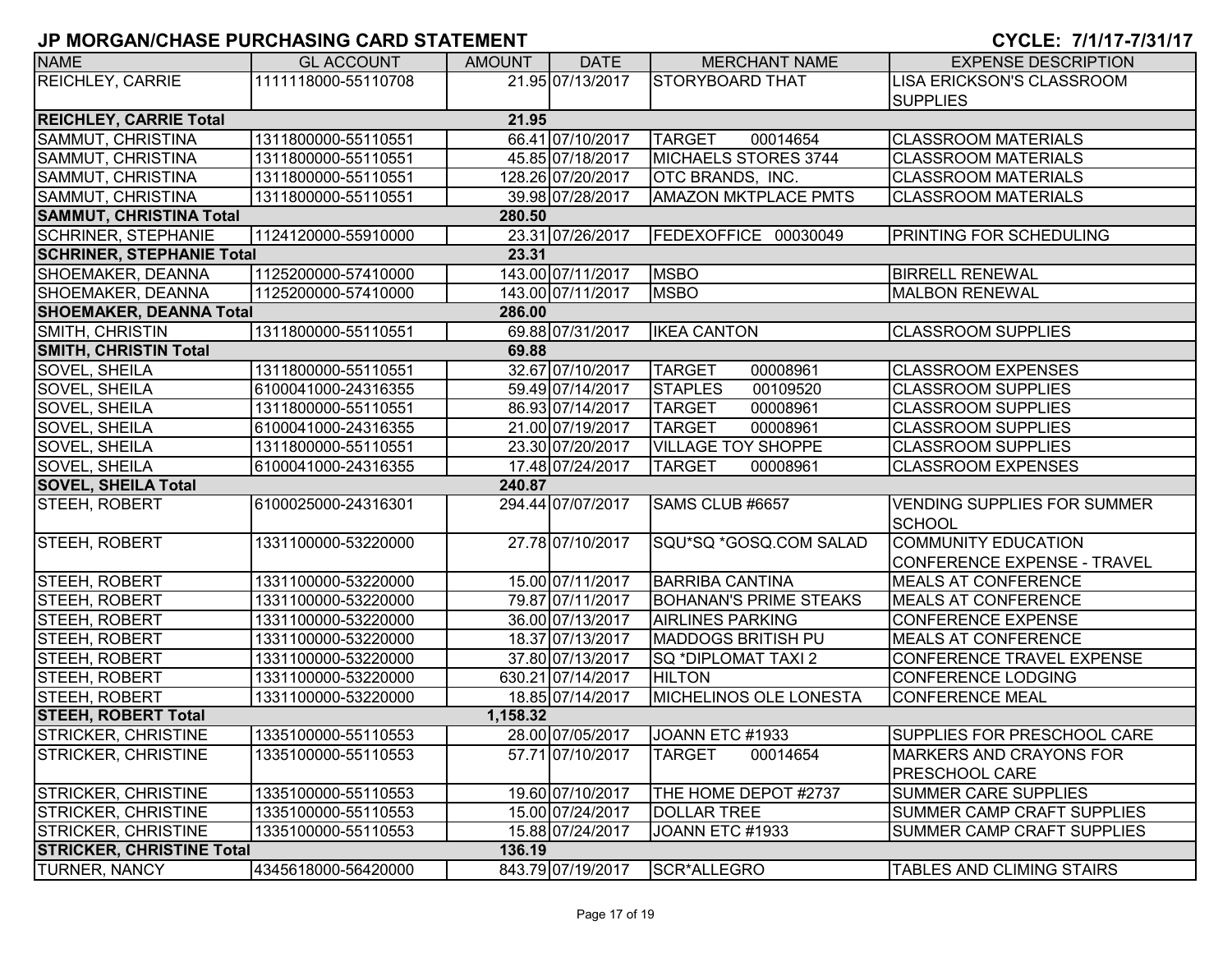| <b>NAME</b>                    | <b>GL ACCOUNT</b>   | <b>AMOUNT</b> | <b>DATE</b>       | <b>MERCHANT NAME</b>          | <b>EXPENSE DESCRIPTION</b>                               |
|--------------------------------|---------------------|---------------|-------------------|-------------------------------|----------------------------------------------------------|
| <b>TURNER, NANCY</b>           | 1221300000-55990749 |               | 42.65 07/27/2017  | <b>ESPECIALNEEDS</b>          | NOVI MEADOWS SELF CONT SUPPLIES                          |
| <b>TURNER, NANCY</b>           | 1221300000-55990749 |               | 148.50 07/28/2017 | ABLENET, INC                  | NOVI MEADOWS SELF CONTAINED<br><b>SUPPLIES</b>           |
| TURNER, NANCY                  | 1221300000-55990749 |               | 114.87 07/28/2017 | DOCORTHO.COM                  | <b>NOVI MEADOWS SELF CONT</b>                            |
| <b>TURNER, NANCY</b>           | 1222600000-55990000 |               | 14.83 07/28/2017  | PANERA BREAD #667             | LUNCH FOR PSYCH INTERVIEW PANEL                          |
| <b>TURNER, NANCY</b>           | 1221300000-55990749 |               | 21.40 07/28/2017  | <b>THERAPRO</b>               | NOVI MEADOWS SELF CONT SUPPLIES                          |
| TURNER, NANCY                  | 1221300000-55990749 |               | 9.42 07/28/2017   | <b>WALMART.COM</b>            | NOVI MEADOWS SELF CONT SUPP                              |
| <b>TURNER, NANCY</b>           | 1221300000-55990749 |               | 45.95 07/31/2017  | <b>SOUTHPAW ENTERPRISES I</b> | NOVI MEADOWS SELF CONT SUPP                              |
| <b>TURNER, NANCY Total</b>     |                     | 1,241.41      |                   |                               |                                                          |
| <b>VUICHARD, TATIANA</b>       | 1100000000-24022000 |               | 222.60 07/03/2017 | COTTAGE INN PIZZA - NO        | 2016-17 EXP CAMP INVENTION<br><b>LUNCHEON</b>            |
| <b>VUICHARD, TATIANA</b>       | 1331100000-55910000 |               | 56.12 07/06/2017  | <b>STAPLES</b><br>00115659    | COMMUNITY ED SUMMER SCHOOL HS<br><b>SUPPLIES</b>         |
| <b>VUICHARD, TATIANA</b>       | 1331100000-55910000 |               | 152.33 07/07/2017 | <b>SCANTRON CORPORATION</b>   | <b>SCANTRONS FOR FINAL EXAMS FOR</b><br>HS SUMMER SCHOOL |
| <b>VUICHARD, TATIANA</b>       | 6100000000-24316770 |               | 59.36 07/20/2017  | <b>NOVI CONEY ISLAND</b>      | <b>STAFF LUNCH MEETING</b>                               |
| <b>VUICHARD, TATIANA</b>       | 1331100000-55910000 |               | 38.34 07/24/2017  | MEIJER INC #122 Q01           | PLASTIC STORAGE TUBS FOR ESL<br>SUMMER SCHOOL SUPPLIES   |
| <b>VUICHARD, TATIANA</b>       | 1331100000-55910000 |               | 62.40 07/24/2017  | STAPLS7180028804000001        | SUMMER SCHOOL TEACHER SUPPLIES                           |
| <b>VUICHARD, TATIANA Total</b> |                     | 591.15        |                   |                               |                                                          |
| <b>WARECK, MICHELE</b>         | 1100000000-24022000 |               | 125.00 07/03/2017 | <b>SAFEWAY SHREDDING</b>      | 2016-17 EXP BUILDING SHREDDING<br><b>EXPENSES</b>        |
| <b>WARECK, MICHELE</b>         | 1111322705-55110000 |               | 11.58 07/12/2017  | WM SUPERCENTER #2618          | <b>CO-OP DESK CALENDARS</b>                              |
| <b>WARECK, MICHELE</b>         | 6100022000-24316175 |               | -69.68 07/28/2017 | <b>WASTE MGMT WM EZPAY</b>    | <b>CREDIT FOR RECYCLING EXPENSES</b>                     |
| <b>WARECK, MICHELE Total</b>   |                     | 66.90         |                   |                               |                                                          |
| <b>WEBBER, RONALD</b>          | 1722100000-57910611 |               | 4.99 07/20/2017   | <b>GOPRO PLUS</b>             | MONTHLY GOPRO APP SUBSCRIPTION                           |
| <b>WEBBER, RONALD</b>          | 1722100000-57910611 |               | 2.40 07/21/2017   | RPS ANN ARBOR - FORQ02        | PARKING FOR STUDENT DIALOGUES<br><b>EVENT</b>            |
| <b>WEBBER, RONALD Total</b>    |                     | 7.39          |                   |                               |                                                          |
| <b>WHEELER, MICHAELA</b>       | 6100041000-24316355 |               | 18.74 07/20/2017  | <b>TARGET</b><br>00003541     | PRESCHOOL CLASSROOM SUPPLIES                             |
| <b>WHEELER, MICHAELA Total</b> |                     | 18.74         |                   |                               |                                                          |
| <b>WILSON, KAREN</b>           | 1311800000-55110551 |               | 102.14 07/13/2017 | OTC BRANDS, INC.              | <b>CLASSROOM MATERIALS</b>                               |
| <b>WILSON, KAREN</b>           | 1311800000-55110551 |               | 10.00 07/17/2017  | <b>TARGET</b><br>00014654     | <b>CLASSROOM MATERIALS</b>                               |
| <b>WILSON, KAREN Total</b>     |                     | 112.14        |                   |                               |                                                          |
| <b>WOLF, RACHAEL</b>           | 1611851343-55110000 |               | 24.00 07/24/2017  | <b>TARGET</b><br>00014654     | TEACHING MATERIALS FOR THE FALL                          |
| <b>WOLF, RACHAEL</b>           | 1611851343-55110000 |               | 71.82 07/24/2017  | <b>TARGET</b><br>00021782     | TEACHING MATERIALS FOR THE FALL                          |